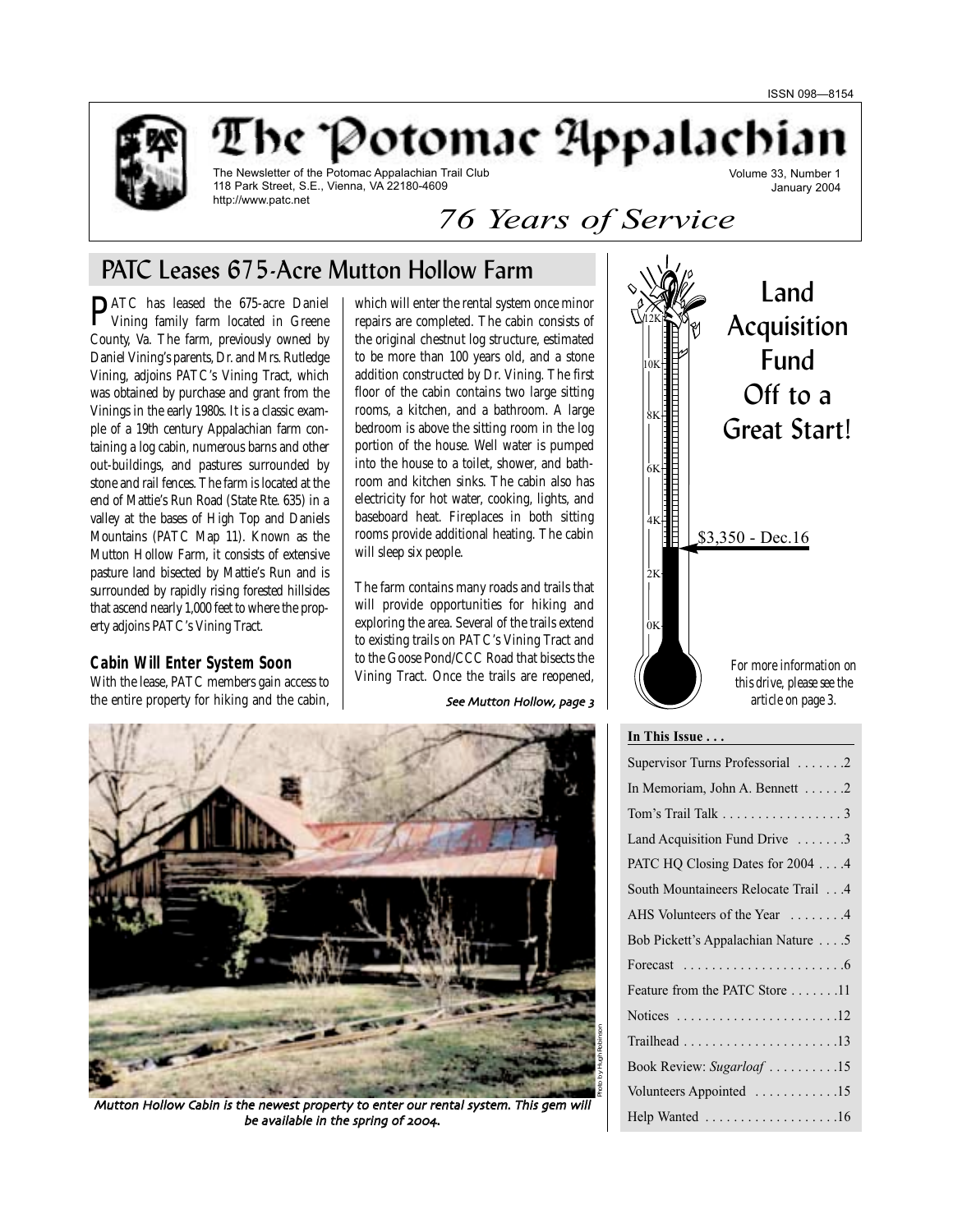### **Council Members, Chairs and** *PA* **Staff**

### **Officers**

**President:** Tom Johnson (johnts3@juno.com) Weekdays, Reston, Va, ph. 703/435-2755 Weekends, Front Royal, ph. 540/622-6422 **VP Volunteerism:** Mickey McDermott **VP Operations:** Fred "Hop" Long **Treasurer:** Gerhard Salinger **Secretary:** Georgeann Smale (gsmale99@yahoo.com) **Supervisor of Trails:** Liles Creighton **Supervisor of Membership:** Susan Nelson **Supervisor of Land Management:** Chris Mangold, csm5749@yahoo.com **Supervisor of Facilities:** Larry Marcoux **Supervisor of Education, Information, and Activities:** Lisa Still

**General Counsel:** Charles Sloan

#### **Sections/Chapters**

**Mountaineering Section:** Andy Britton **SMRG:** Christopher Smith **Ski Touring Section:** Bert Finkelstein **North Chapter:** Pete Brown **N. Shenandoah Valley Chapter:** Lee Sheaffer **S. Shenandoah Valley Chapter:** Michael Seth **Charlottesville Chapter:** John Shannon **West Virginia Chapter:** Judy Smoot

# **Standing Committee Chairs**

**(Council Members) AT Corridor Monitoring:** Tom Lupp **Blackburn Trail Center:** Chris Brunton **Budget:** David White **Cabins Operations:** Mel Merritt **Cabin Construction:** Charlie Graf **Conservation:** Jeff Pearcy **Grants & Donations:** Susan Nelson **Endowment:** Don Price **Finance:** Gerhard Salinger **Hikes:** Karen Brown & Lee Sheaffer **Internet Services:** Stephen Raia **Land Management:** Chris Mangold, csm5749@yahoo.com **Legal:** Charles Sloan **Maps:** Dave Pierce **Maryland Appalachian Trail Management Committee:** Charlie Graf *Potomac Appalachian:* Linda Shannon-Beaver **Public Affairs:** George Still **Publications:** George Meek **Sales:** Vacant **Shelters:** Frank Turk **Trail Lands Acquisition:** Phil Paschall **Trail Patrol:** Kumait Jawdat

**Tuscarora Trail Land Management:** Lloyd MacAskill

#### **Special Committees/Ongoing Activities**

**Archives & Library:** Carol Niedzialek **Cabin Reservations:** Shakuntala Ghare **Communications Team:** Tom Johnson **Deputy Finance Committee Chair:** John Ferguson **Deputy Supervisor of Trails:** Jon Rindt **Headquarters Facility:** Orron Kee **Information/Sales Desks:** Annetta DePompa **Medical:** Vacant **Shelters, Cabins, & Cabins Land Fund:** Larry Marcoux **SNP Boundary Trailheads Study Group:** Mark Holland **Tuscarora Trail Shenandoah Valley Project:** Phoebe Kilby & Larry Bradford

#### *Potomac Appalachian*

**Chief Editor:** Linda Shannon-Beaver PA@patc.net **Features Editor:** Joanne Erickson **Forecast Editor:** Suzie Shannon PA-Forecast@patc.net

# Supervisor Turns Professorial for AmeriCorps

On Nov. 18, PATC Supervisor of Trails Liles Creighton imparted his years of trail wisdom and enthusiasm to two AmeriCorps youth groups: the Eagle Corps of the Earth Conservations Corps and the NCCC Washington Parks and People at the Anacostia Museum in Washington, D.C.

Hosted by National Parks East Ranger Lavelle Merritt, the two AmeriCorps groups were treated to an illustrated lecture explaining trail building, relocation, and personal safety and preparation. Explaining that "water is a trail's enemy," Liles illustrated trail design to promote water sheeting and when to use such controls as waterbars and check dams. The AmeriCorps groups were also shown references such as PATC's "Trail Overseer Handbook" and ATC's new "AT Field Book: Maintenance & Rehabilitation Guidelines." At the end of the classroom work, Liles presented Ranger Merritt his personal copy of "Lightly On The Land."

Moving from the classroom, the next step was a hand tool talk in the parking lot before moving on to the Ft. Circle Trail system. Stressing safety, Liles introduced the students to some PATC-unique names like the "McLeod" and the "Pulaski," as well as a variety of saws, loppers, pruners, and fire rakes.

After passing out tools, Ranger Merritt, Liles, and PATC member Ken Williams accompanied the AmeriCorps groups to a trail relocation project on the Ft. Circle Trail system. Three hours later, preliminary relocation of a dangerously eroded trail was completed with the new section incorporating proper trail sloping, water-sheeting techniques, and waterbars to prevent further erosion.

After this special start from PATC's own supervisor of trails, Washington, D.C., can look forward to some great trail work from these AmeriCorps groups. ❏

*—Ken Williams*

# *In Memoriam John A. Bennett PATC Member 1939 - Nov. 2, 2003*

John Bennett will long be remembered by PATC members. John, along with Phil Stone, published some of PATC's most popular pocket guidebooks, *Hikes in the Washington Region,* Parts A, B, and C. John and Phil together did the field work, and John made the original maps as well as took the photographs used in the books. Club members will long appreciate John's important contributions. ❏

#### **HEADOUARTERS** HOW TO CONTACT US FOR CABIN RESERVATIONS, MEMBERSHIP INFORMATION, AND SALES

Address: 118 Park Street, S.E., Vienna, VA 22180 Hours: Monday through Thursday, 7 p.m. to 9 p.m. and Thursday and Friday 12 noon to 2 p.m.<br>**Phone #:** 703/242-0315

24-hr. Activities Tape #: 703/242-0965

To receive an information packet: Extension 10 To leave a message for the Club President, Tom Johnson: Extension 40<br>Club e-mail: info@patc.net Facsimile #: 703/242-0968 Club e-mail: info@patc.net World Wide Web URL: http://www.patc.net

#### **STAFF**

#### DURING REGULAR BUSINESS HOURS

Director of Administration: Wilson Riley (Ext. 11) e-mail: Wriley@patc.net Trails Management Coordinator: Heidi Forrest (Ext. 12) e-mail: hforrest@patc.net Business Manager: Monica Clark (Ext. 15) e-mail: mclark@patc.net Membership/Cabin Coordinator: Pat Fankhauser (Ext. 17) e-mail: pfankhauser@patc.net Sales Coordinator: Maureen Estes (Ext. 19) e-mail: mestes@patc.net

Bus/Metro Directions to Headquarters: When taking Metro Orange line, get off at Dunn Loring station (not Vienna, the last stop). Outside the station, find the stop for Metrobus 2T westbound in the direction of Tyson's Corner. When the bus starts down Maple Avenue in Vienna, exit at the library just past Center St. Walk half a block in the same direction the bus travels, and turn right at Park St. PATC will be on the left only a few yards down from the corner. The fare is \$1.10, but you can ride for \$.25 if you remember to get a transfer ticket at your originating station.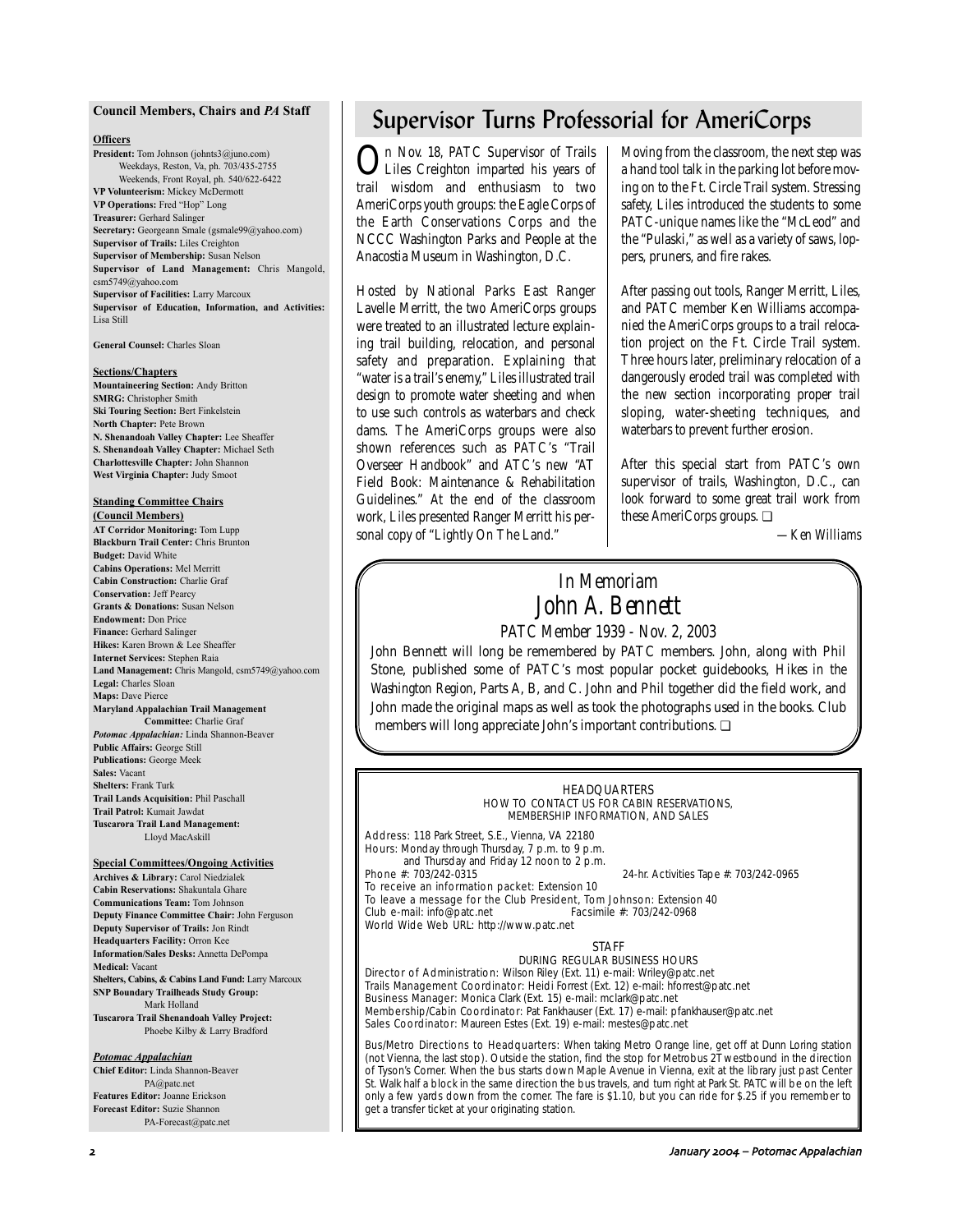# Tom's Trail Talk

# **Staff and Volunteers**

PATC has five permanent, full-time staff members. Most of you never see them. They are generally not around when the club is open in the evening, but if you come in for a meeting or to rent a cabin, you could very well see Wilson Riley or Heidi Forrest or Pat Fankhauser attending meetings or just staying late to get the club's business done.

PATC is blessed with five of the most dedicated staff members in the nonprofit world. Every one is a club volunteer over and above their eight-hour-a-day job. They are out there cutting brush or building cabins or participating in rescue operations with SMRG. Their commitment is so total that it puts most of us to shame. It is impossible to tell where their paid work ends and their volunteer service begins. We pay them in line with other similar volunteer jobs in the Washington area, but we can't afford to pay them what they are really worth. Nearly half our annual budget goes to staff salaries and benefits, and it is money very well spent.

The staff do the jobs that we volunteers either don't want to do or are not qualified to do. Monica Clark keeps our books and does our payroll. Anybody want to spend eight unpaid hours a day doing payroll and paying vouchers? (I thought not.) Maureen Estes does our sales – we sell \$250,000 worth of maps and guidebooks every year, a volume far beyond the abilities of volunteers to manage. Pat Fankhauser minds our cabins system and our membership database. It would be hard to find anyone to sit in the club headquarters sending out 550 membership renewals every month. Heidi Forrest keeps our trail database, types work reports, and does annual reports to countless government partners. Last year she reported more than 27,000 hours to ATC alone. Wilson Riley is our staff chief and is responsible for everything else, including staff supervision and the care and feeding of the Council and the Executive Committee. That includes the care and feeding of me, and don't think I don't appreciate it!

# Land Acquisition Fund Matching Funds Challenge

We're in the midst of a fund drive to replen-ish funds depleted by three large land expenditures. This will allow us to further PATC's objective of providing wilderness experiences to its members.

Several club members have pledged to match contributions to the campaign, dollar-for-dollar, up to a total of \$12,000. And, PATC will reward donors with varying gifts of appreciation for donations of \$25 or more.

Please send your check and the Land Acquisition Contribution form (*below*) to **President Tom Johnson, 118 Park Street, S.E., Vienna, VA 22180-4609,** to help the club reach and exceed the \$12,000 challenge made by PATC members and replenish the Land Acquisition Fund. ❏

| (Name)              |                                                                                                                                                                 |                                            |
|---------------------|-----------------------------------------------------------------------------------------------------------------------------------------------------------------|--------------------------------------------|
| l (Address)         |                                                                                                                                                                 |                                            |
| I (City)            | $(State)$ $(Zip)$ $(2ip)$ $(e-mail)$                                                                                                                            |                                            |
|                     | Yes, Tom, I support PATC's conservation efforts and want to help replenish the fund that finances the pur-                                                      |                                            |
|                     | chase of cabin and trail lands. Enclosed is my check to help meet the $$12,000$ matching funds challenge.                                                       |                                            |
| 825.00 ١            | $\frac{1}{2}$ \$100.00 – short-sleeve t-shirt size: (                                                                                                           |                                            |
| 850.00              | $\frac{1}{200.00}$ - long-sleeve t-shirt size: (                                                                                                                |                                            |
|                     | I have contributed the following amount and would like to use the cabin designated on the date(s) I                                                             |                                            |
|                     |                                                                                                                                                                 |                                            |
|                     | have indicated. Date(s) must be at least six weeks after the date contribution is received by PATC.                                                             |                                            |
|                     |                                                                                                                                                                 |                                            |
|                     | An earlier date may be available but will require a call to the Cabin Reservation Desk.) NOTE: The (<br>Blackburn Trail Center is not included in this program. |                                            |
| ) \$500.00 – Cabin: | Date:                                                                                                                                                           |                                            |
|                     | the control of the control of the control of<br>Dates:                                                                                                          |                                            |
|                     | $  $1,000 \text{ or more } - \text{Cabin}:$                                                                                                                     | (Dates must be for two consecutive nights) |
|                     | ■ Make checks payable to: "PATC" and designate them for "Land Acquisition Fund"                                                                                 |                                            |
|                     | Please indicate if you would like your name listed in the PA as having contributed to the Land<br>Acquisition Fund Campaign: (yes) _______________ (no)         |                                            |

The staff do not take any jobs away from volunteers. Far from it – they enable us to do our jobs by taking on the enormous paperwork tasks that keep the club running. The variety of jobs that PATC volunteers do would be impossible without our staff.

While the staff are the glue for the club, the volunteers provide the drive, the initiative, the imagination, and the work itself. Last year PATC volunteers reported more than 67,000 hours of unpaid service! When an outstanding leader steps into an activity, that activity takes off! With volunteers, it will always be this way. In other words, areas of activity expand and contract depending on who is in charge. But the staff are never in charge. They are in the background, running like a maintenance program on a computer, enabling everything we do.

So when I am asked, as I often am, how our staff fit into the overall picture, it takes a full column to give the answer. ❏

*—Tom Johnson*

### Mutton Hollow, from page 1

they will afford ambitious hikers access to the Snow Mountain Road and ultimately into Shenandoah National Park at the Smith Roach Gap back-country entrance.

# **Property Open to Members Now**

Club members are welcome to visit the property at this time. Parking is available on the left side of Mattie's Run Road about 100 feet before the locked, red gate to the property. The gate can be easily scaled. Those driving to the property are advised to use caution in fording Mattie's Run where it crosses State Rte. 635. Under normal conditions, the stream can be easily crossed. In the event of recent heavy rain, however, proceed with caution. Hiking is presently limited to the roads on the property. Trails are overgrown and need to be reopened. No maps of the property are currently available.

As the farm is overseen by a farm manager, Roy Morris, it is possible that club members may encounter him during their visit. Mr. Morris, who was born and raised in the area and who has worked for the Vining family for many years, is a wealth of information about the property and the families who live in the area. ❏

*—Hugh Robinson*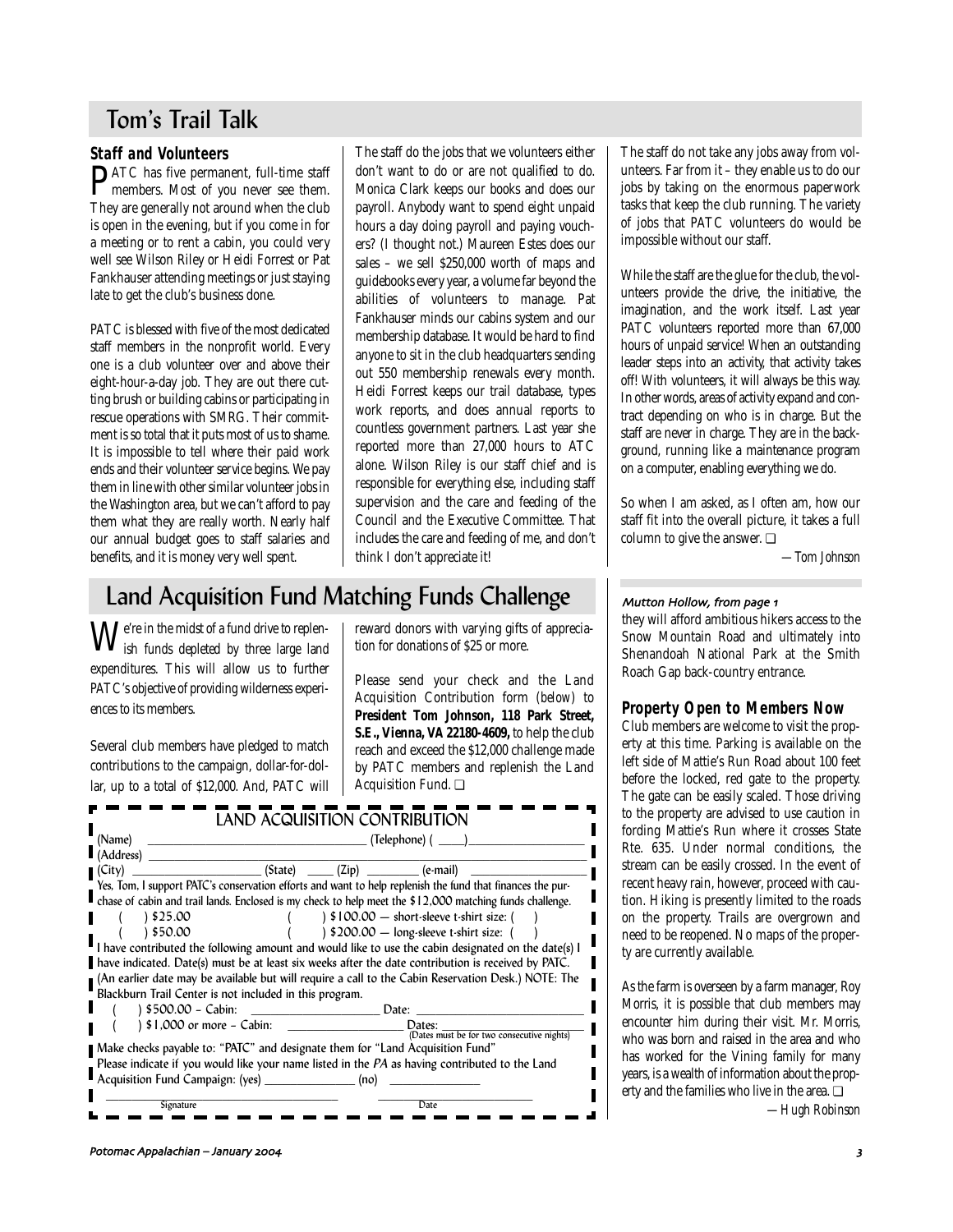# **PATC HEADQUARTERS CLOSINGS FOR 2004**

| Jan. $1 \ldots \ldots \ldots \ldots \ldots$ . New Year's Day |
|--------------------------------------------------------------|
| Jan. 19* Martin Luther King Jr. Day                          |
| Feb. 16 Presidents Day                                       |
| May 31 Memorial Day                                          |
| July 5 . Independence Day (4th is on Sunday)                 |
|                                                              |
|                                                              |
| Oct. 27  Vienna Halloween Parade                             |
| Nov. $11^*$ Veterans Day                                     |
| Nov. 25-26 $\dots$ Thanksgiving Holiday                      |
| Dec. 24-31* Christmas/Winter Break                           |

\*indicates paid staff on duty during the day

# **CAN YOU HELP THE SOUTH MOUNTAINEERS**

**RELOCATE A TRAIL?**<br>
The South Mountaineers Trail Crew **The South Mountaineers Trail Crew**<br>has worked on the Appalachian and Catoctin Trails in Maryland since 1993.

The crew is in the midst of a three-milelong AT relocation in the Smithsburg, Md., area. This is a great projectin which you can get involved. The crew works from 9 a.m. until mid-afternoon on fairweather winter dates and has a regular schedule beginning in March.

For more information on this project and the crew's work in general, contact Nancy Hammond (mdtrail@yahoo.com, preferably) or 301/739-0442. ❏

*—Rick Cantor*

### Bob, from page 5

scarcity of food? And the answer is just as simple: whatever way is best for a given species in a given situation.

What is important to remember is that each species has defined its own set of rules that allow it to best adapt to its environment. There exists a continuum of adaptive measures that have been addressed through evolution and that vary, not just by species, but also within each species by environmental habitats.

So, what is hibernation? Perhaps we can say it is a long-term, winter form of torpor; a type of adaptive dormancy (hypothermia) in which heart rate, body temperature, and respiration are reduced. Such a simple concept with so many complex adaptations! ❏

*—Bob Pickett*

# American Hiking Society Volunteers of the Year

For the ninth year, the American Hiking<br>Society conducted a nationwide search to find the top volunteers in the United States. The search covered all 50 states and a Volunteer of the Year was chosen from each state. The award honors volunteers for their tireless efforts to preserve and maintain America's trails, and nominations were received for many qualified candidates.

Presented by Hi-Tec Outdoor Footwear, each winner receives a special framed certificate, a Volunteer of the Year T-shirt, a copy of "Get Outside!," a directory of volunteer opportunities across America, and a pair of Hi-Tec boots. Each nominator receives a pair of Thörlos socks. Awards are presented to the winners each year on National Trails Day.

This year's winners included Larry Knutson for Pennsylvania and Mal Fordham for Maryland. Larry and Mal are both PATC members and are very much involved in the PATC Trail Patrol.

In 2002, Larry completed more than 30 patrols and covered more than 200 miles in Pennsylvania. His patrol areas include the Pennsylvania Appalachian Trail between Pen

Mar, Md., and Pine Grove Furnace State Park and sections of the Tuscarora Trail in Pennsylvania. Larry works closely with the rangers and staff of the Michaux State Forest and Caledonia/Pine Grove Furnace State Parks. If you are a Pennsylvania trail or shelter overseer, it's very likely that you've received one of Larry's trail or shelter condition reports via e-mail.

Mal is a senior member of the Trail Patrol and is the Trail Patrol's primary liaison with Maryland State Forest and Park Service authorities. Mal also runs the AT Ridgerunner program, which hires three or four people each summer to provide assistance and information along the AT in the three PATC states. In addition, Mal is a Leave No Trace master educator.

Congratulations to both Larry and Mal for well deserved awards! ❏

*—Steve Koeppen*



# Tails from the Woods by George Walters

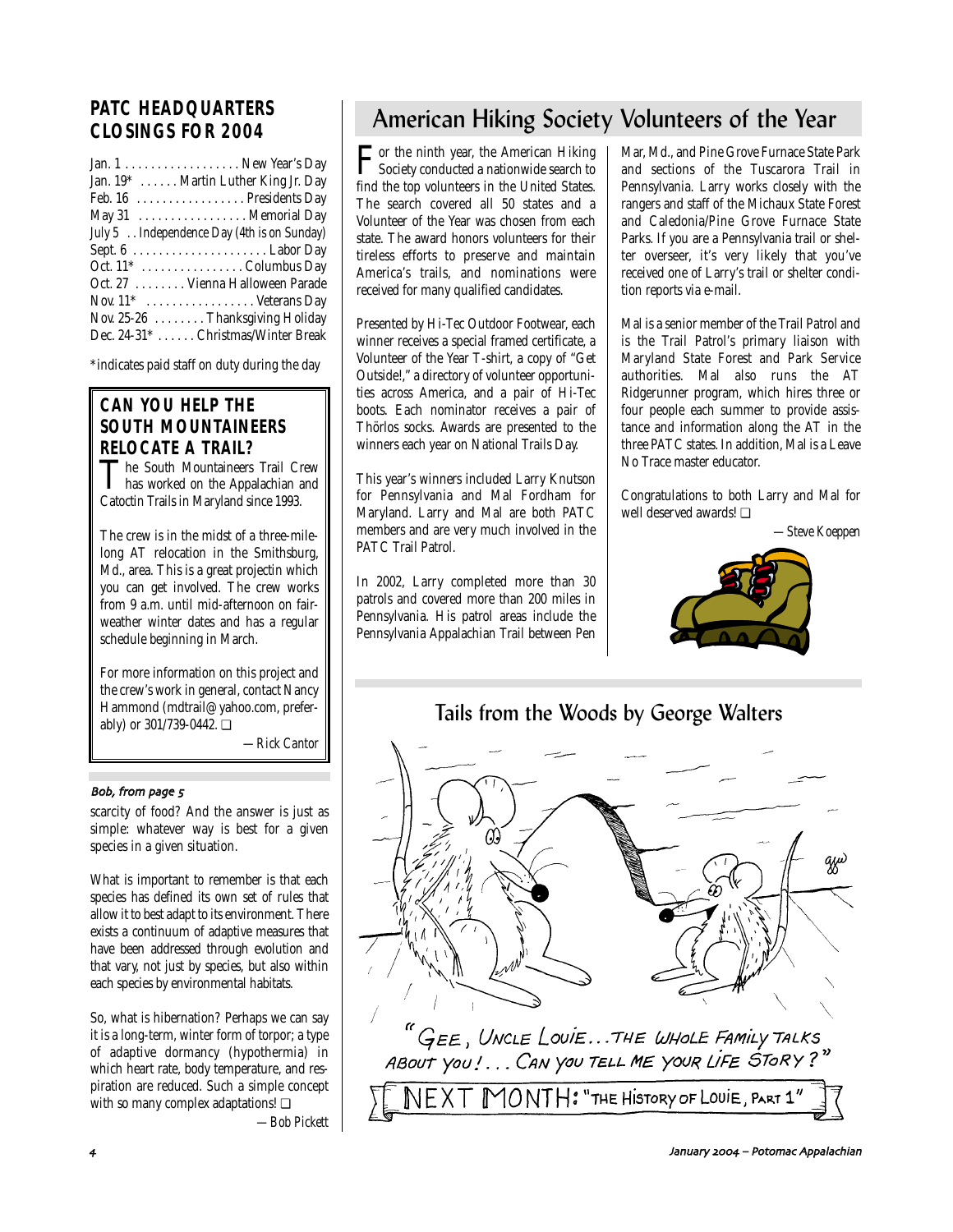# Bob Pickett's Appalachian Nature: The 'Simple' Facts of Hibernation

So, what is this thing called hibernation? First, hibernation is essen-<br>tially a strategy for surviving a scarcity of food, not avoiding the<br>likely is the strike of the strike in the strike of the strike is the strike of t cold. Food is the fuel that runs animal metabolism. Hibernation is a type of adaptive dormancy (hypothermia) in which heart rate, body temperature, and respiration are reduced. And, as body temperature decreases, so does the required amount of fuel. In fact, for every 18° F drop in body temperature, the rate of energy used is halved. So, hibernation is a critical practice that enables animals to extend their range into lands with seasonal food shortages.

### **Pure Hibernation vs. Torpor**

Many animals, including reptiles, amphibians, insects, birds, and mammals, practice some form of hibernation. But let's keep things simple and restrict our discussion to mammals. To start with, everyone is in agreement that the woodchuck is the prototypical hibernator. During his three- to four-month dormancy, the heartbeat of a woodchuck drops from 100 to 15 beats per minute, body temperatures are reduced from 96° F to 47° F, and respiration rate drops to one breath per three or four minutes. All other species are compared to the woodchuck with respect to hibernating. Nine of our 12 species of bats and our two species of jumping mice are also accepted as mammalian hibernators. But, when I read about chipmunks and black bear, that's when the fur really begins to fly. The quick answer is commonly that they are not "true" hibernators, since chipmunks rely on winter food middens to supply them with energy throughout the winter (true hibernators store their winter fuel as brown fat). Nor do they spend prolonged periods in this dormant state (or so most publications say). They usually spend only a few days at a time in this "shallow" dormancy, or torpor. And the body temperatures of black bears drop only a few degrees from their summer norm, enabling them to return to an alert state in seconds, as many bear biologists well know.

A significant drop in body temperature is the hallmark of true hibernators. Yet, some say black bear can't drop their body temperatures very much since, due to their large size, if they dropped it very much, it would take too long (or take too much stored energy) to get the bear back to an active state. On the other hand, some say they are hibernators, since the pulse rate drops by nearly half. Also, a little blood from a hibernating bear injected into a woodchuck will instantly drop the little guy fast to sleep.

But, it gets worse. Even in the case of several of the true hibernators, such as the woodchuck and several of the bats, hibernation tends to be longer in more northerly latitudes and will not occur at all in some individuals occupying southerly latitudes. This is also true for some black bear in our own Shenandoah National Park and many male black bear to our south. (However, it has been found that females hibernate even in deep Southern states. The suggested reason for this winter hibernation in the South, where food is abundant year-round, is due to caring for newborns. It is believed that, due to the substantial body heat lost by the tiny cubs at birth, the body heat produced by the dormant lactating mother is vital in ensuring survival of her young over winter.) Food supplies also affect black bear hibernation. In seasons of plenty, black bears enter the hibernaculum weeks later than in seasons of scarcity. It's been reasoned that black bear will enter hibernation when the energy they expend foraging exceeds that which they can gain by continuing to forage.

# **The Case for Chipmunks, Racoons**

Whether chipmunks hibernate or not depends on your source and definition. They do not develop a layer of brown fat, as does a true hibernator. Instead, they go through periods of torpor of variable length (rarely more than several days at a time) and frequency, normally starting in October or early November. Not all animals in a population will become torpid. During these periods of torpor, studies reveal chipmunk respiration rates drop from 60 to less than 20 breaths per minute, and temperature drops from 100 to 42-45°. Chipmunks must wake frequently (sources range from almost daily to about every two weeks) to eat from their caches and defecate. And some studies have shown up to 30 percent of chipmunk populations may not enter winter torpor. In this case, it is apparently a function of food reserves. If food reserves are scarce, the chipmunk will extend its periods of dormancy, whereas large winter middens of stored foods will support much greater activity throughout the winter season. Additionally, like the species mentioned above, those of more Northern habitat tend to spend more time "hibernating" while those of the South enter a torpid state only during severe winter weather.

Raccoons are another species subject to interpretation. According to my resources, the raccoon does not hibernate, but will stay in a den for several weeks of severe cold, living on their brown fat layer (up to four months north of the mid-Atlantic area, only a few days at a time south of this area).

Hibernation allows the animal to skip over the cold, stressful seasons when food, that is, fuel for food and heat, is scarce and only expend itself fully in those months of abundant food and moderate climatic conditions. While most mammals don't migrate (bats, caribou, and marine mammals are the noted exceptions), some ecologists refer to hibernation as "time migration." Hibernation traditionally has meant winter inactivity. It has been applied to a prolonged period of time of sustaining a significantly lowered body temperature. When it was learned that some mammals undergo this lowered state of physiology for shorter periods of time such as weeks, days, or even hours, the concept of torpor was introduced. Hibernation became just a longer, or seasonal, period of torpor.

# **Summer 'Hibernation'**

Subsequently, this adaptive torpor was observed in some animals that survive not only winter food scarcity, but also inhospitable conditions caused by seasonal (normally summer) drought. In this context, hibernation has come to be called "aestivation." The strict use of a significant drop in body temperature to define hibernation became a problem when it was applied to cold-blooded animals, which never regulate a high body temperature but engage in adaptive winter inactivity. Thus was introduced the term "brumatio," referring to the winter hybernation or torpor of reptiles and amphibians. Finally, it was found that some mammals and birds undergo nightly torpor to save energy, not only in winter but every summer night. And bats are known to exhibit torpor daily on a diurnal cycle. Thus, the whole concept of hibernation, at this point, breaks down totally.

We like to think in terms of pigeonholing through definitions, yet trying to fit nature into these categories just doesn't work. Not only are there exceptions to the rule, but, as is often the case, there are no clear rules at all. The issue is simple. How does an animal deal with a

See Bob, page 4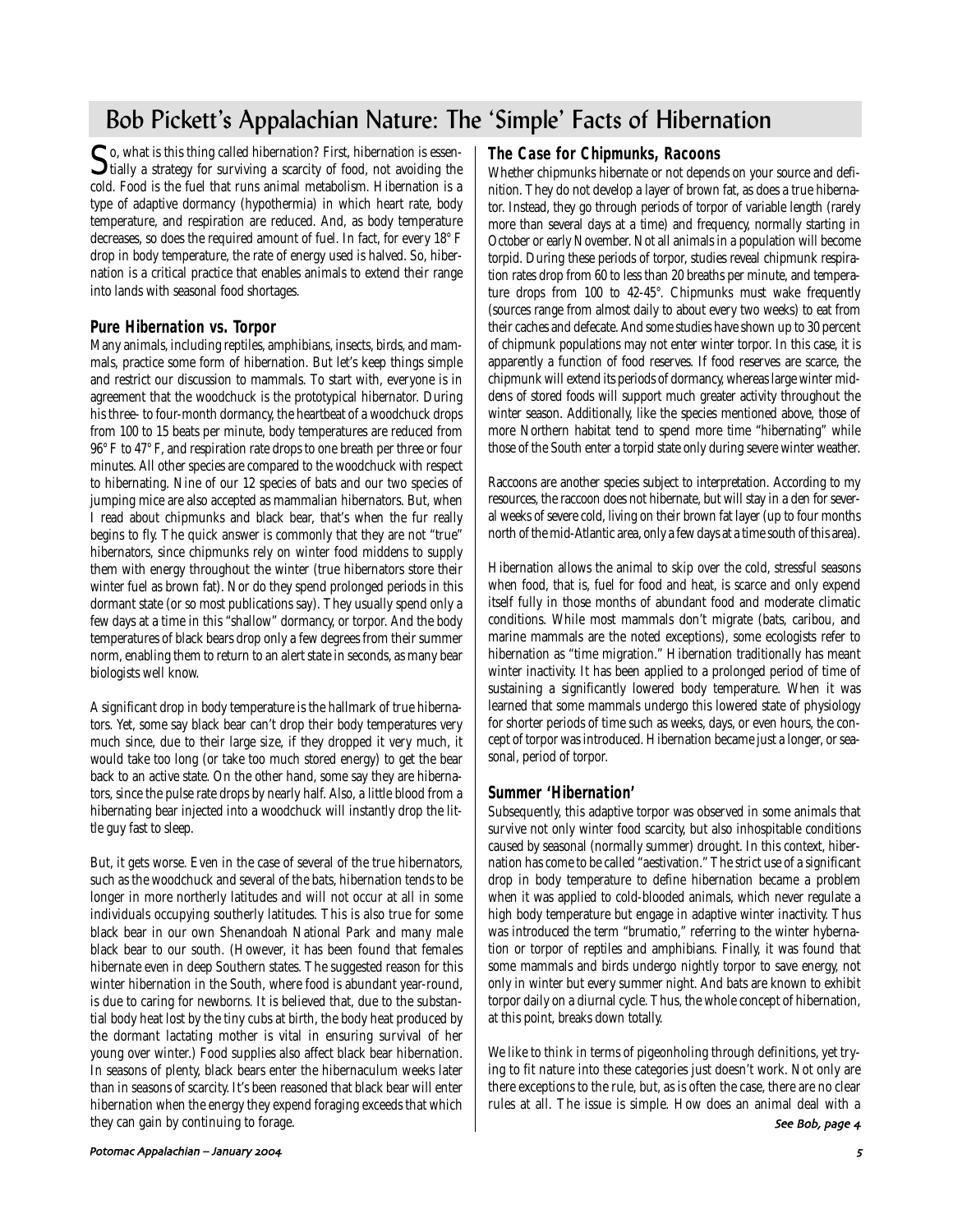#### Charlottesville Chapter

The Charlottesville Chapter hikes every Saturday; summer, winter, and in between. Hikes are usually 8 to 10 miles. We usually maintain trails on the last Saturday of the month. Meet at Sprint parking lot, 2307 Hydraulic Road, at 9 a.m., with food and water for the day. The majority of hikes are in the southern and central districts of Shenandoah National Park, with some in the north district and in George Washington National Forest. Our Chapter hikes are posted at www.patc.net/chapters/ char/hikes.html. INFO: Jere Bidwell 434/295-2143 or John Shannon 434/293-2953.

#### North Chapter

The North Chapter of PATC conducts monthly trail work trips on the Maryland and Pennsylvania sections of the AT and on the Pennsylvania sections of the Tuscarora Trail. We also lead hikes on these and other trails. Maryland AT work trips are generally held on the first and third Saturdays – contact Nancy Hammond (mdtrail@yahoo.com) 301/739-0442 for information. Pennsylvania work trips are generally held on the AT on the first Saturday and on the Tuscarora on the third Saturday – contact Pete Brown (peter.brown4@worldnet.att.net) 410/343-1140. Pennsylvania AT work trips also include an optional Saturday evening dinner at the Gypsy Spring cabin. For information on upcoming hikes, contact Chris Firme (bncfirme@innernet.net) 717/765-4833. For general chapter information, contact chapter president Pete Brown or visit the North Chapter home page (www.patc.net/chapters/north/).

#### Northern Shenandoah Valley Chapter

The Northern Shenandoah Valley Chapter sponsors hikes in national and state parks and forests in the Shenandoah Valley vicinity, open to the public, on a monthly basis except during the winter. Hikes are posted in the Forecast. Other activities are in the NSV Chapter Newsletter. For further information contact Lee Sheaffer, (thumpers@visuallink.com) 540/955-0736.

### Southern Shenandoah Valley Chapter **Chapters**

Please refer to our Web site at www.ssvc.org or the one linked to the PATC Web site for descriptions of hikes and work trips. We usually hike in the southern and central districts of the SNP and in the GWNF. Contact the listed hike leader for informa-

tion about a specific event, or contact Michael Seth 540/438-1301 for more information.

#### West Virginia Chapter

Chapter meetings at Highacre are on the second Wednesday of Feb., Apr., Jun., Aug., Oct., and Dec. See Forecast for upcoming activities. For information about the chapter or to receive the newsletter, contact Judy Smoot 540/667-2036 or e-mail wvpatc@hotmail.com.

#### Ski Touring Section

The Ski Touring Section has served since 1974 to introduce Washington area residents to crosscountry skiing and to provide cross-country skiing opportunities to experienced skiers. The Section sponsors winter weekend ski trips for all levels of skiers to nearby mountains in Maryland, West Virginia and Pennsylvania, as well as periodic social events year round. INFO: Bert Finkelstein (bertf@erols.com) 703/715-8534.

#### Mountaineering Section

We're a diverse group of local Washington, DC area climbers. Young and old, male and female, crag rat, sport climber, and alpinist, active and armchair types – we all enjoy climbing in its many varieties. We also share common interests in promoting safe climbing, conserving the outdoors, developing new climbers' skills, representing the Washington area climbing community, and having fun! We provide instruction for those wanting to learn the basics – we're not a school, but we can get you started. We go climbing, either locally or further afield, nearly every weekend. In the winter we organize trips to the Ice Festivals in the Adirondacks and the White Mountains for beginning and advanced ice climbers. For further information contact Andy Britton, (tallandyb@aol.com) 703/622-1920, or (MackMuir@edisaurus.com).

#### PATC Hikes

PATC offers organized hikes appealing to the diverse interests of our members. There are K-9 Hikes, which invite you to bring your favorite dog; Family Hikes tailored to kids; Natural History Hikes stalking the fascinating but often elusive flora and fauna of the region; hikes featuring varying levels of difficulty with the Easy Hikers, In-Between Hikers, and Vigorous Hikers; Birding Hikes with experts to help sight and identify our avian neighbors; Historical Hikes tracking little-known structures in Shenandoah National Park; Series Hikes tracing the entire length of the Tuscarora Trail or the trails of Pennsylvania section by section; Backpacking Hikes traversing the tracts of West Virginia and Southern Virginia; hikes scheduled for weekends; ones scheduled for weekdays; Geology Hikes led by experts from the Smithsonian focused on the unique stratigraphy of our area; Mushroom Hikes with mycologists; Waterfall Hikes to beat the summer heat; and Outreach Hikes to get together with the members of area groups like the Sierra Club or the Congressional Hikers. Just to name a few. Check out the Forecast calendar and hear updates on the weekly tape (703/242-0965).

# **Other Clubs' Hikes**<br>Capital (www.c

(www.capital hikingclub.org) and Wanderbirds hike on Sundays, traveling by bus and leaving from downtown, with suburban stops as well. Center Club, Northern Virginia Hiking Club and Sierra Club hike on both Saturdays and Sundays using carpools, which often leave from a suburban Metro stop. Schedules are available at PATC Headquarters and are published in area newspapers on Fridays. The schedule of West Virginia Highland Conservancy outings in the Monongahela National Forest and surrounding areas is on their web site at www.wvhighlands.org.

# KEY to Forecast Activities

All events are marked for easy identification. Late changes or cancellations are listed on the weekly information tape (703/242-0965), which is updated on Sunday evening for the following seven days. The Forecast can also be PÁTC's www.patc.net/activities/forecast.html.

- *k* Hiking Trips
- \* Backpacking Trips
- . Trail Work Trips
- <u>4</u> Cabin/Shelter Work Trips
- **A Ski Trips**
- Special Events
- $\blacksquare$  Meetings
- $\mathscr O$  Classes
- K9 Trail Blazers (dogs permitted)

Note to all hike leaders: Please ask nonmembers on your hike if they would like to join PATC, then get names and addresses so a club volunteer can send them infor-

#### **Meetings**

Meetings are held at PATC HQ, 118 Park Street, S.E., Vienna, VA unless otherwise noted.

#### New Members (PATC) – First Wednesday

7:30 p.m. Curious about the club? Want to learn more? The best way is to attend a New Members meeting (but you don't have to be new to qualify). Attend the meeting and find the mysteries of PATC revealed in full. Refreshments will be served. Directions to PATC: Take Rt. 123 into Vienna, Va. and turn east on Park St. (Rt.675) to 118 Park St. on your left. INFO: Jane Thompson 301/565-6704 x208.

#### Mountaineering Section – Second Wednesday

8:00 p.m. – We meet every month unless noted in the Forecast. INFO: Mack Muir (MackMuir@edisaurus.com)<br>703/960-1697 or PATC's Web site: 703/960-1697 or PATC's Web site: www.patc.net/chapters/mtn\_sect.

#### Shenandoah Mountain Rescue Group

Business meeting - Last Tuesday of each month, 7:30 p.m. INFO: Doug Sigman (join@smrg.org), 703/255-5034, or http://www.smrg.org.

# Meetings

#### PATC Council – Second Tuesday

7:00 p.m. sharp. The PATC Council meets every month to conduct business of the club and once a year for a Dinner meeting. All members are welcome. Come see how we make decisions about your club. INFO: Wilson Riley (wriley@patc.net) 703/242-0693 x11.

#### Trail Patrol – First Tuesday

7:30 p.m. Trail Patrol volunteers are PATC's goodwill trail ambassadors to the hiking public. They provide a visible, reassuring presence on the trails, educating the public on good hiking practices, minimum impact hiking, and camping ethics. Patrol members are trained in land navigation, emergency procedures, radio communications, and personal equipment. All patrol volunteers are also expected to become certified in a recognized basic first aid course. Some equipment and uniform items are provided upon completion of training. INFO: Kumait Jawdat 202/328- 8137 or see our section in PATC's Web site: www.patc.net/volunteer/trailpatrol.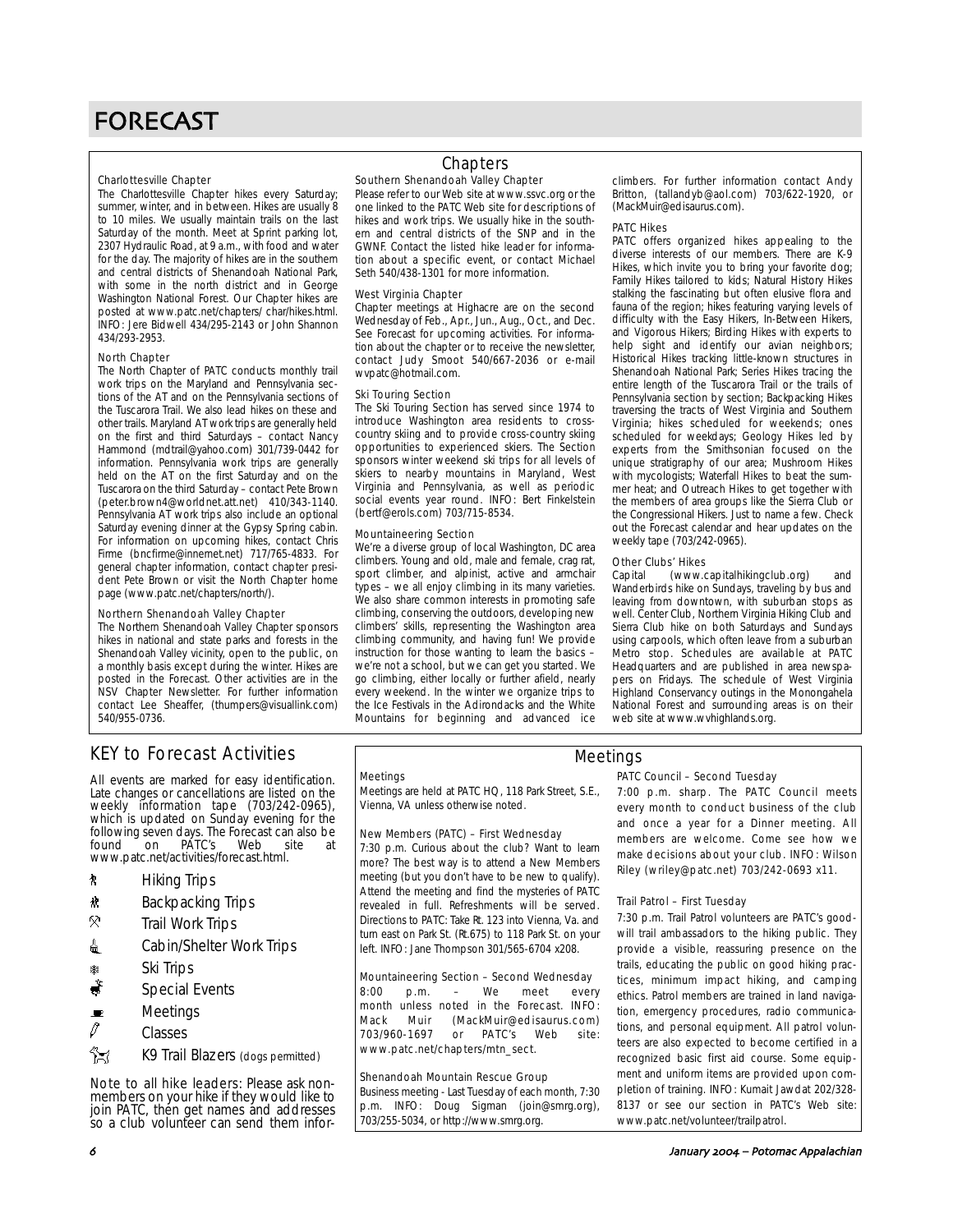# **JANUARY**

#### 1 (Thursday) DEADLINE - February Potomac Appalachian Material due to editors

5:00 p.m. All items for the next issue of the newsletter due. Send *Forecast events* to PA-Forecast@patc.net and all other articles to PA@patc.net. NOTE: Do not send photos or articles to headquarters. E-mail for address.

# 3 (Saturday) . TRAIL WORK TRIP - Yankee Clippers Caledonia State Park, PA

Meet at US 30 and PA 233 at the parking lot of Caledonia State Park. Departure 9:00 a.m. sharp. INFO: Pete Brown (peter.brown4@worldnet. att.net) 410/343-1140.

#### 6 (Tuesday) ` HIKE - Family Hike Turkey Run Park, MD

Potomac Heritage Trail. Near 495 and George Washington Parkway, Maryland. Join us for a 3 mile out and back hike along this beautiful, rugged section of the Potomac Heritage Trail. The trail is right along the Potomac River, and not stroller friendly. We will hike to a waterfall from a feeder stream. INFO: Lauren Lang (at94L@netzero.net) 703/631-9278.

# 6 (Tuesday) ` HIKE - Vigorous Hikers

Central District, Shenandoah National Park, VA

14 mile loop with 4500 foot climb. Enjoy the scramble up Old Rag without crowds, then descend to the foot of Whiteoak for a second climb and falls viewing. INFO: Chris Nolen (chrishiker@erols.com) 301/469-8931.

### 6 (Tuesday) MEETING - Trail Patrol, 7:30 p.m.

# 7 (Wednesday) ` HIKE - Easy Hikers W&OD Trail, Vienna, VA

Five miles of mostly flat walking with a stop at the end for lunch at the PATC office on Park Street. Meet at the Vienna Community Center, 120 Cherry Street. Directions: From Beltway (I-495), west on I-66. Exit # 62, Nutley St. (VA 243) north toward Vienna. Continue to 4th traffic light intersection. Right on Maple Avenue (route 123). Right on Park Street, then about 2 blocks to the Community Center on right. No pets. Bring lunch and water. Starts at 10:15 a.m. INFO: Henri (henricomeau@aol.com) 703/451-7965.

### 7 (Wednesday) ` HIKE - Midweek Hikers

Location to be determined The PATC Midweek Hikers carpool each Wednesday from the Washington DC area to trailheads. Hikes are at a moderate pace and about 8 to 12 miles in length with varied elevations. Current information, including meeting place, leader's name and phone number, and a detailed description of the hike are available

### on the PATC Activities Recording: 703/242-0965. 7 (Wednesday)  $\mathbb{R}$  MEETING - New Members (PATC), 7:30 p.m.

# 8 (Thursday) a CLASS - GPS (REI) Fairfax, VA

7:00 p.m. Taking the Mystery out of GPS. New to using GPS units? Let REI's expert take the mystery out of GPS and zero in on the basics of using these high tech tools. You'll learn how they work, features of your GPS units, basic navigation as well as enjoyable ways to use them. Bring your GPS's with you and<br>join in the fun! INFO: Mark Nelson  $\overline{1}$  in the fun!  $\overline{1}$  INFO: (mnelson@rei.com) 703/379-9400.

# 9 - 11 (Friday - Sunday)<br>▒ CABIN WORK TRIP - Highacre House Harpers Ferry, WV

Start the new year off right. Join us as we continue to spruce up this beautiful old Victorian house in Harpers Ferry. There's always a lot of work to be done and everyone's invited. INFO: Ben Mayock (Bmayock@ yahoo.com) 410/461-1327 or Pat Fankhauser (PFankhauser@PATC.NET) 703/242-0693, Ext. 17.

#### 9 - 11 (Friday - Sunday) **XC SKI TRIP - Blackwater Falls (STS)** Blackwater Falls State Park, WV

We stay on the rim of the Blackwater River and Gorge at the Blackwater Falls State Park Lodge, complete with restaurant, conference facilities, fitness center, indoor pool, and hot tub. Over 35 miles of groomed cross-country ski trails nestled among towering pines, from beginner to advanced. Enjoy hot chocolate on the trail or at the Warming Hut on Sled Hill, with its' tow rope for more winter fun. Other trails nearby at Canaan Valley State Park, Whitegrass, and Dolly Sods. Dine elegantly or casually in town; evening folk music and entertainment just a few miles away; with breakfasts at the Lodge. Cost is \$90.00 per person (does not include meals). Vogel (maryvogel@yahoo.com) INFO: Mary<br>202/547-7820.

#### 10 (Saturday) **\*\*\*** HIKE - Natural History Hike North District, Shenandoah National Park, VA

Steve Bair, resource management specialist for the Park, joins Bob Pickett on another informative hike along the trails in the Park. Our actual route will be determined by weather conditions (and Skyline Drive openings), but we presumably will hike about seven miles. Various ascents and descents will inevitably be encountered making this winter hike a moderately difficult adventure. If snow is on the ground, we will certainly focus our attention on animal track identification. Otherwise, trees, geology, animal natural history and scat will be observed. INFO: Bob Pickett, 301/681-1511.

#### 10 - 12 (Saturday - Monday) **K XC SKI TRIP - Laurel Highlands (STS)** Laurel Highlands, PA

XC Ski Weekend #1. "Nothing fancy but the skiing." Stay at nearby Laurel Manor Motel a few miles from our favorite trails at Laurel Mountain, one of the more reliable snow sites in the Mid-Atlantic hills which recorded 212" of snow last winter! If there is sufficient interest, the trip dates can be moved back one day. For added pleasure on a day trip we will explore Roaring Run Natural Area. Estimated cost is \$55-60/person. INFO: Randy Kerr (lerrkerr@aol.com) 703/937-3920.

#### 13 (Tuesday) ` HIKE - Family Hike, Claude Moore Park Sterling, VA

We'll hike about 3 miles on these interconnected trails. The trails are joggingstroller passable. We will begin our hike on the red blazed Hickory Nut Trail which is a Native Tree Interpretive Trail (1/2 mile). Then we will follow the white blazed Little Stoney Mountain Trail, and then the Blue blazed Scout Trail. After the hike, we'll warm up in the visitor center, where there are two turtles, some coloring pages, and puzzles. We may also be able to visit their farm museum. INFO: Lauren Lang (at94L@netzero.net) 703/631-9278.

# FORECAST

# 13 (Tuesday)

#### ` HIKE - Strong Hikers Central and North Districts, SNP, VA

West of Sperryville. Joint hike with Sierra Club beginning with a scramble/bushwhack to the sum-**Examing 1100 Product** there are great views south into Hazel Country. Then down an abandoned trail to Pass Mountain for lunch at the shelter. In the afternoon we'll continue on to Mary's Rock for views to the north and return via Buck Hollow. INFO: Cliff Noyes (cliff.noyes@juno.com) 703/451-5181.

### 13 (Tuesday)

# $\mathbb E$  MEETING - PATC Council, 7:00 p.m.

#### 14 (Wednesday) ` HIKE - Easy Hikers

### Arlington, VA

Come join us for 4-5 miles on the W&OD Trail. From Capital Beltway take Route 50 or Arlington Blvd. east towards Falls Church. Go right on George Mason Drive, then right on Columbia Pike. Go to #4714, look for Goodwill Store on left. Meet at 10:15 a.m. in the parking lot across from the store next to Four Mile Run Drive. After hike, we will have lunch at PILIN Thai Restaurant in Falls Church. INFO: Mary-Margaret McGrail, 703/715-8126.

#### 14 (Wednesday)

#### ` HIKE - Midweek Hikers Location to be determined

The PATC Midweek Hikers carpool each Wednesday from the Washington, D.C., area to trailheads. Hikes are at a moderate pace and about 8 to 12 miles in length with varied elevations. Current information, including meeting place, leader's name, phone number, and a detailed description of the hike are available on the PATC Activities Recording: 703/242- 0965.

### 14 (Wednesday)

# ` HIKE - Old Rag

Central District, Shenandoah National Park, VA Every year I spend my birthday summiting Old Rag; this year join me for the crystal clear views, cold air, and solitude of Old Rag in the winter. As always, this hike is weather permitting. Contact: Lee Sheaffer (thumpers@visuallink.com) 540/955-0736.

### 14 (Wednesday)

 $\mathbb E$  MEETING - Mountaineering Section, 8:00 p.m.

# 15 (Thursday)

#### $\ell$  CLASS - Clothing for Conditioning (REI) Fairfax, VA

7:00 p.m. Cross Training: Versatile Clothing for Conditioning in Comfort. A new years' resolution to work out more frequently is far easier to keep if you are comfortable. Come on in for a demonstration and discussion of some of the latest fabrics and apparel that will keep you comfortable whether you are jogging down winter trails, frozen in a yoga pose, or running off to the gym. Be sure to make it a resolution to attend! INFO: Mark Nelson (mnelson@rei.com) 703/379-9400.

#### 16 - 19 (Friday - Monday) **K XC SKI TRIP - Canaan Valley (STS)** Canaan Valley, WV

Enjoy three days of cross country and backcountry skiing in Canaan Valley, WV. XC touring and backcountry skiing are available at both Canaan Valley and Blackwater Falls state parks or ski at the outstanding White Grass Ski Touring Center. Two alpine skiing resorts are also available for alpine or telemark skiing. Backcountry skiers should come prepared to do a day-long winter tour in the backcountry. (Hint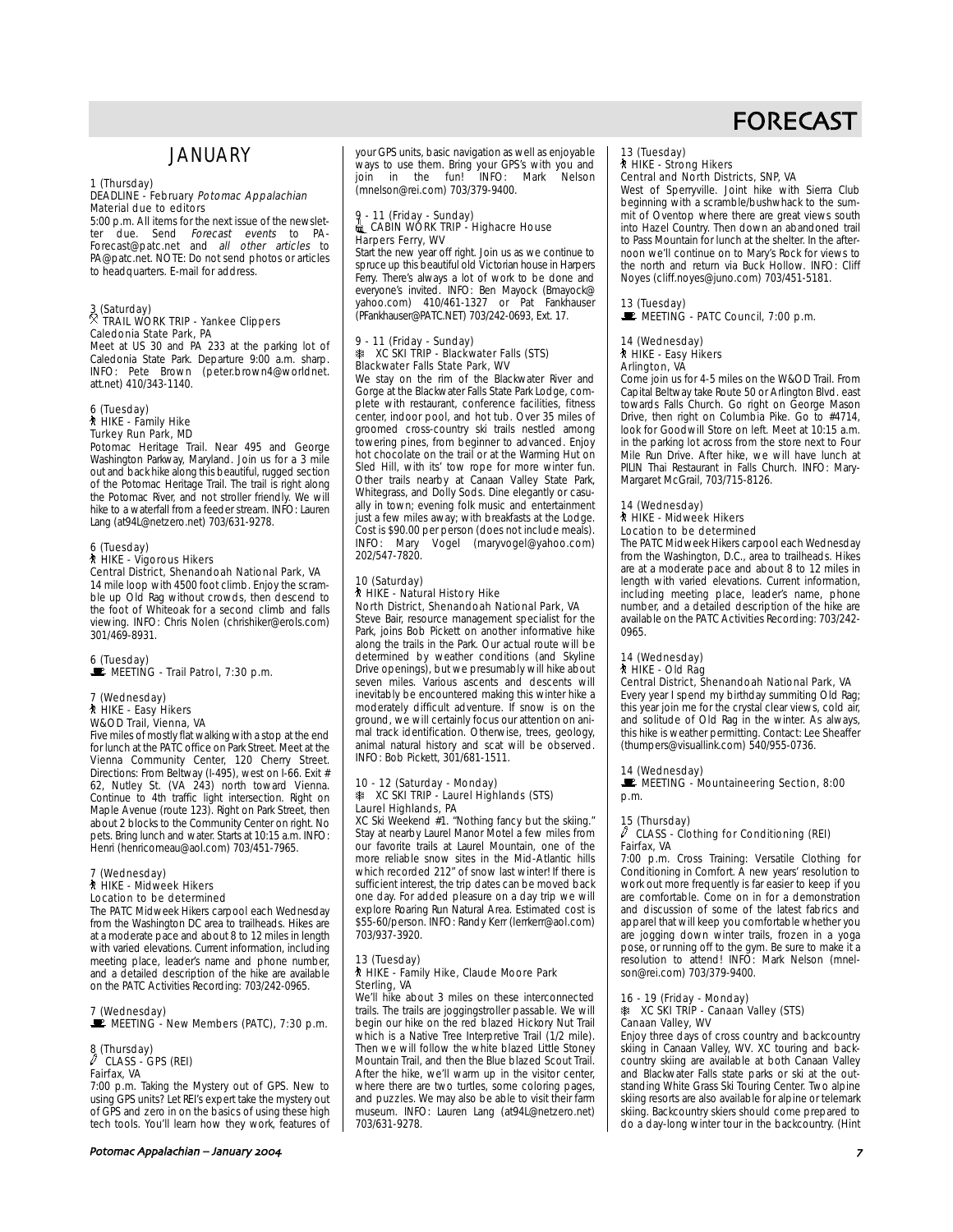... you aren't prepared if you're only carrying a fanny pack). Lodging at the Village Inn Motel. Estimated cost is \$169 members and \$179 non-members based on two persons in a room. INFO: Ted Fryberger (tkfryberger@comcast.net) 410/312-2982.

#### 16 - 19 (Friday - Monday) **K XC SKI TRIP - Laurel Highlands (STS)** Laurel Highlands, PA

Martin Luther King Weekend. Rediscover the Laurel Highlands. Spend three delightful days exploring the new trails we discovered during our October trail maintenance trip. These scenic, wooded trails have gentle slopes with steeper side trails for more advanced skiers. We'll be staying at the Somerset Super 8 motel. Cost is \$80.00 members, \$90 nonmembers. Reservations/INFO: Bert Finkelstein (bertf@erols.com) 703/715-8534.

#### 16 - 19 (Friday - Monday) **K XC SKI TRIP - New Germany (STS)** New Germany State Park, MD

Martin Luther King Weekend. Back by popular demand! Stay at the quaint, Mennonite-run Casselman Inn in Grantsville MD, a few miles from well-maintained ski trails in New Germany St. Park. Also close to other skiing areas in Western MD, PA and WV. Estimated cost is \$100/person for a 3-night stay. Beginners welcome. INFO: Jack Wise, 410/256-3963.

#### 16 - 19 (Friday - Monday)  $*$  XC SKI TRIP - Tug Hill (STS) Pulaski, NY

Martin Luther King Weekend. Tug Hill, Upstate N.Y. Join a dozen XC skiers and enjoy the expected heavy lake-effect snowfall endemic to this area. We will stay at the 1880 Lodge in Pulaski (close to Lake Ontario). Options include joining a local ski race, trails at Winona St. Forest, Salmon Hills & Osceola STCs. Estimated cost \$140/person for 3-nights which includes semi-private lodging plus continen-<br>tal breakfasts. INFO: Rob Swennes tal breakfasts. INFO: Rob Swennes (robertswennes@hotmail.com) 703/532-6101.

#### 17 (Saturday)  $\approx$  HIKE - K9Trailblazers Great Falls, VA

We'll hike at a moderate pace for a ~5 mile loop hike through Great Falls National Park. The hike will take us along Mather Gorge for some spectacular winter views of the Potomac and then along wooded trails past other natural and historic sites. Trails are rocky at times, and the hike will include some moderate, short climbs (~200 ft elevation change). This is a joint hike with K9Trailblazers so well behaved dogs are welcome as long as you keep them on a leash and scoop up after them. Maps, chocolate, and dog biscuits provided at the trailhead. Bring snacks and water for you and your dog. Visit www.k9trailblazers.org for more details. INFO: Pat Fuhrer (psfuhrer@k9trailblazers.org) 301/482- 2468 or Jeff Bolognese (jabolognese@k9trailblazers.org) 410/247-4434.

#### 17 (Saturday) ` HIKE - Snowshoe Excursion Dolly Sods, WV

Given up hiking for the winter? Snow is no reason to put those hiking poles away. Get those winter boots and parkas out and see Dolly Sods from another perspective. This will be an 8 mile ramble on Cabin Mountain with warm-up hot chocolate afterwards at the Whitegrass X-Country ski center. If no snow is available, we will hike in Dolly Sods. Snowshoe rentals are available at Whitegrass at reasonable rates. INFO: Susan Bly (sbly@shepherd.edu) 304/876-5177 (day) or 304/258-3319 (7:00 p.m. - 9:00 p.m.)

### 17 (Saturday)

#### ` HIKE - Waterfall and Wild Flower Series Central District, Shenandoah National Park, VA

The eighth hike of the series will be a 8- to 10-mile circuit to include about 1 mile of bush whacking up the middle section of White Oak Run in White Oak Canyon rather than on the trail, getting a close-up view of the falls, cascades, and warm weather swimming holes. This being a winter hike we should see some nice ice displays. Other trails may be included depending on the time and weather. PATC Map 10. Meet at the Oakton Shopping Center parking lot at 7:30 a.m. INFO: Jack Thorsen (thorsen4@Juno.com) 703/39-6716 or William Needham (Needham82@aol.com) 410/884-9127.

# 17 (Saturday) . TRAIL WORK TRIP - Yankee Clippers Tuscarora Trail, PA

INFO: Pete Brown (peter.brown4@worldnet.att.net) 410/343-1140.

#### 17 - 21 (Saturday - Wednesday) **K XC SKI TRIP - Northeast Vermont (STS)** Craftsbury Outdoor Center, VT

Join us as we explore 85 km of groomed trails over rolling terrain. We stay at the Craftsbury Outdoor Center in Northeast VT, in semi-private rooms. Estimated trip cost is \$300 per person which includes lodging and meals. Initial down payment of \$150 is required. Transportation costs are not included in the pricing. INFO: Howard and Debbie Cohen, 410/381-2436.

#### 18 (Sunday)  $\sqrt{2}$  CLASS - Behind the Scenes (REI) Bailey's Crossroads, VA

2:00 p.m. "Touching the Void". A Special Afternoon with Joe Simpson, author of "Touching the Void." Join us for a special afternoon with extreme mountaineer and author, Joe Simpson. Joe will show us behind-the-scenes footage of his upcoming film, "Touching the Void," a gripping documentary based on his experiences in the Peruvian Andes. Then join Joe for an exclusive informal Q&A session, as well as a book signing. Don't miss this great opportunity to meet this climbing legend! Also be sure to check out "Touching the Void" in theatres<br>January 2004. INFO: Mark Nelson January (mnelson@rei.com) 703/379-9400.

#### 18 (Sunday) ` HIKE - Sugarloaf Mountain Montgomery County, MD

Come hike Sugarloaf Mountain, in Maryland, on the Frederick/Montgomery County line. This is an easy to moderate 8.5 mile loop, with a total elevation change of 1700 feet. We'll hike winding trails around and up the mountain, culminating in a spectacular view from the summit. INFO: Vince Ferrari (ferrari3@ix.netcom.com) 301/249-2210.

# 18 (Sunday) . TRAIL WORK TRIP - Stonewall Brigade Great North Mountain, VA/WV

Meet at the "Y" intersection in Vances Cove (PATC Map F coordinates G6) at 9:00 am. This trip is subject to prevailing or forecast weather. Check with Hop Long before going to the meeting site. Hop Long (theFSLongs@comcast.net) 301/942-6177 or Jim Tomlin (jtomlin@helix.nih.gov).

#### 20 (Tuesday) ` HIKE - Family Hike Vienna, VA

Accotink Stream Valley Trail, just south of Vienna. Come on out for a three- to five-mile out and back hike, depending on the desires of the group. There is a playground about 1 1⁄2 miles in. Regular-stroller passable. INFO: Lauren Lang (at94L@netzero.net) .<br>703/631-9278.

### 20 (Tuesday)

#### ` HIKE - Vigorous Hikers North District, Shenandoah National Park, VA

A new hike takes the AT from Route 522 via Possums Rest then veers west to descend Lands Run Gap Trail for a 2-mile road walk and a climb to Jenkins Gap returning on the AT, 16 miles and 3000 ft climb. INFO: Chris Nolen (chrishiker@erols.com) 301/469-8931.

# 21 (Wednesday) ` HIKE - Easy Hikers Mason Neck, VA

Meet at 10:15 a.m. at Woodmarsh Trail. Hike about 4 easy miles in Mason Neck Wildlife Refuge and Mason Neck State Park. From Beltway take Route 611, Telegraph Road south. At 9.6 miles, stay in middle lane, marked by straight ahead arrow, to cross Route 1 and continue on Route 611, now called Colchester Road. After 1.8 miles, turn left on Gunston Road. Go 3.7 miles to right turn at sign for Mason Neck State Park. Go 0.6 miles to parking for Woodmarsh Trail on left. Bring binoculars if you wish; we may see eagles. We will lunch after the hike at Polo Grill on Route 1. Call leaders if weather is doubtful. INFO: John and Suzanne Kominski, 703/751-3026.

#### 21 (Wednesday)

# **A** HIKE - Midweek Hikers

### Location to be determined

The PATC Midweek Hikers carpool each Wednesday from the Washington, D.C., area to trailheads. Hikes are at a moderate pace and about 8 to 12 miles in length with varied elevations. Current information, including meeting place, leader's name and phone number, and a detailed description of the hike are available on the PATC Activities Recording: 703/242-0965.

#### 22 (Thursday)

#### a CLASS - Women's Backpacking (REI) Bailey's Crossroads, VA

7:30 p.m. Getting Started. The outdoors can be enjoyed without men. It isn't necessary to cover 15 miles a day, live on Power Bars and water, or carry every electronic gadget known to ... man. Having fun is a matter of good planning, the essential gear (well fitted), a good grounding in essential skills, and a good attitude. REI's resident AT thru-hiker, Julie Crawford, will take you step by step through the necessary considerations to get you well on the way to planning and enjoying your own backpack-<br>ing adventures. INFO: Mark Nelson ing adventures. (mnelson@rei.com) 703/379-9400.

# 22 - 25 (Thursday - Sunday) A XC SKI TRIP - Canaan Valley (STS) Canaan Valley, WV

Weekend #2. Join our group as we stay at a 4-bedroom cottage in Canaan Valley State Park. Ski trails are in this Park, nearby at Whitegrass STC, Blackwater Falls State Park, or Dolly Sods. Estimated cost \$90/person for 3 nights. INFO: Doug Lesar (dlesar@comcast.net) 301/587-8041.

# 23 - 25 (Friday - Sunday) A XC SKI TRIP - Blackwater Falls (STS) Blackwater Falls State Park, WV

Weekend #2. Ski out the door on 20+ miles of trails nestled among towering pines, from beginner to advanced. See event on Jan. 9-11 for more information. Cost is \$90.00 per person. INFO: Greg or Anna Westernik (westernik@earthlink.net) 703/866-4098.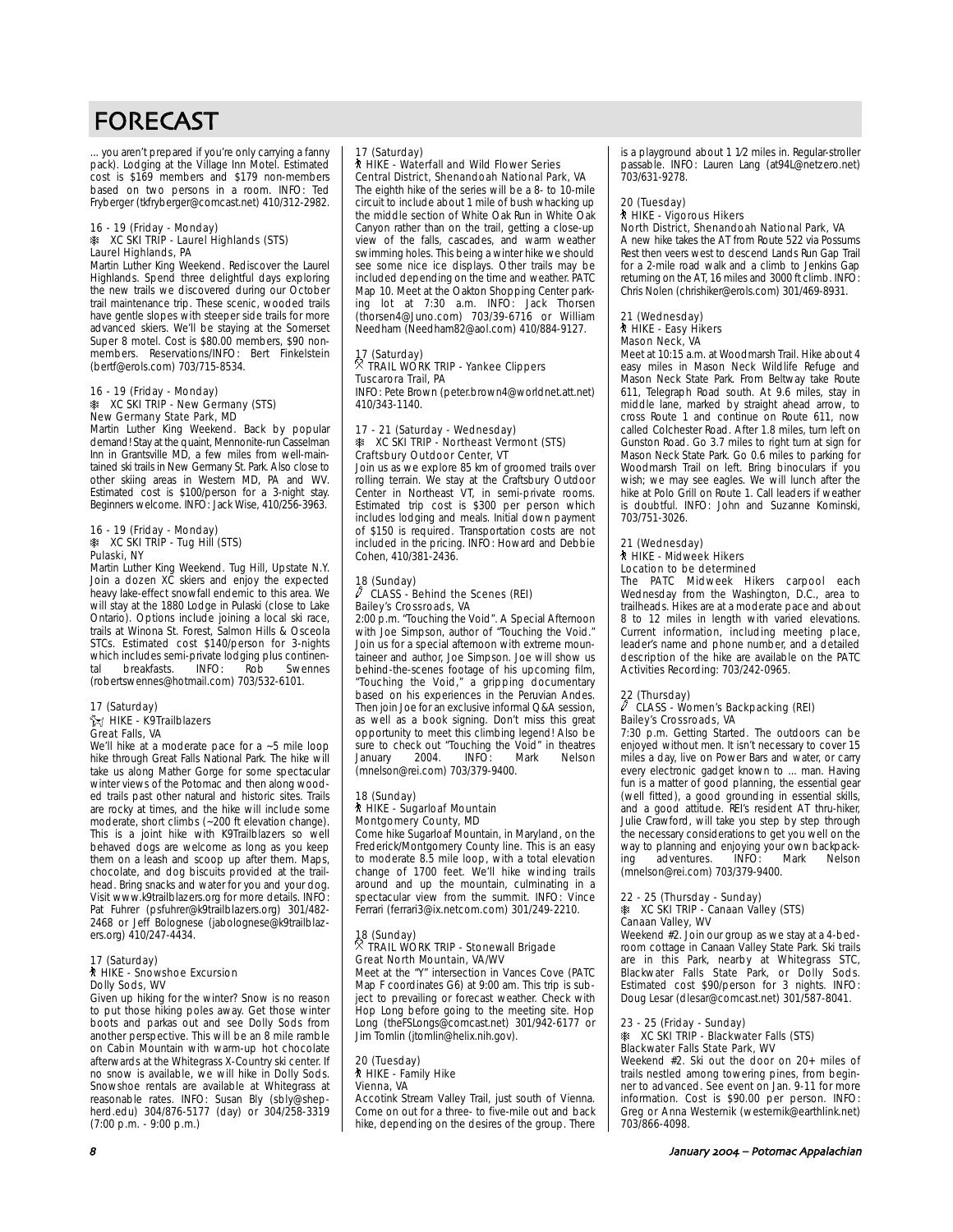# 23 - 25 (Friday - Sunday) A XC SKI TRIP - Learn to XC Ski (STS) Laurel Highlands, PA

Catch XC ski fever with 15 other students and help of experienced instructors. Stay near Jennerstown, Pa., at Camp Sequanota's quiet, motel-like facilities nestled in foothills where our skiing begins, then continue on Laurel Mountain's scenic trails. Cost of \$80/person covers room, breakfasts, and instruction. INFO: Dave Holton (dbdcholton@mymailstation.com) 202/364-7055.

#### 24 (Saturday) ` HIKE - The Hidden Waterfalls Central District, Shenandoah National Park, VA

Hike 3. Ever wanted to see frozen waterfalls? Well now is your chance. We'll be hiking up Big Creek and Peters Point to view these waterfalls in their nearly frozen state. This hike length is approximately 5 - 6 miles with 1000 foot elevation gain/loss. Optional overnight lodging is available at a PATC cabin. This series utilizes map 10. Experienced hikers only. Strenuous. INFO: Susan Bly (sbly@shepherd.edu) 304/876-5177 (day) or 304/258-3319 (7:00 p.m. - 9:00 p.m.)

#### 24 (Saturday) ` HIKE - Seneca Greenway Hike (REI) Montgomery County, MD

9:00 a.m. Seneca Greenway Hike #1. Riley's Lock to Black Rock Mill. Join us for a winter hike through the nature and history of Seneca Creek along the Seneca Creek Greenway Trail. This 13-mile round trip hike will traverse lowland forest, upland meadow, and rocky, upland forest, with a great diversity of trees, shrubs and wildlife. Bring water and snacks and dress for the weather. Binoculars are a good idea, as we may see a variety of birds and mammals. Participation is limited to those 12 years of age and up. A parent or guardian must accompany those under 18. Registration is limited, and necessary for<br>participation. INFO: Mark Nelson participation. (mnelson@rei.com) 703/379-9400.

### 24 (Saturday) Rain date: 31 Jan.

MEETING - NPS/PATC SNP District Managers PATC SNP District Managers Meeting at Headquarters in Vienna. Crew leaders and assistant district managers welcome. 10:00 a.m. start, lunch afterwards. INFO: Liles Creighton (Lcrei@aol.com) 410/573-0067.

# 24 - 25 (Saturday - Sunday)<br><sup>X</sup> TRAIL WORK TRIP - Cadillac Crew Round Hill, VA

Blackburn Trail Center. First work trip of 2004 the Crew will do some trail work and possibly tree work in the vicinity of the trail center. Specific projects are dependent on the weather but there is always plenty to do. Great place to get away from town in January. Community dinner on Saturday night. Overnight at Blackburn Trail Center. INFO: INFO: Trudy Thompson (going2home2@yahoo.com) 703/938-3973 or Jon Rindt (jkrindt@shentel.net) 540/635-6351.

#### 27 (Tuesday) ` HIKE - Family Hike Centreville, VA

Manassas Battlefield at Stone Bridge Near Centreville. Bundle up your little one(s) and join us for a 2 1/2 mile circuit hike. The trail is joggingstroller passable with some log stairs and roots to navigate. We will cross the stone bridge, then follow a long boardwalk, go up a hill to an open meadow, continue through the woods and back along a stream. INFO: Lauren Lang (at94L@netzero.net) 703/631-9278.

#### Potomac Appalachian – January /

#### 27 (Tuesday) ` HIKE - Vigorous Hikers

North District, Shenandoah National Park, VA Join us to redo an original Terwilliger vigorous hike. Beahm's Gap to the AT north, returning on Knob and Neighbor Mountains. About 17 miles with 4000 foot climb. INFO: Chris Nolen (chrishiker@erols.com) 301/469-8931.

#### 27 (Tuesday)

MEETING - Shenandoah Mountain Rescue Group (Business meeting), 7:30 p.m.

# 28 (Wednesday) ` HIKE - Easy Hikers W&OD Trail & Tamarack Park, Vienna, VA

About 4 miles. Meet at the Clarks Crossing Park parking lot at 10:15 a.m. From Beltway, exit to Rt. 123 South. In 2.4 miles, turn right onto Beulah Road. After 1.6 miles, bear left onto Clarks Crossing Road. In 0.9 miles, park in the lot at the end of the road or on the nearby streets. Lunch after the walk will be at a restaurant. Hike will be canceled if the Fairfax County Public Schools are closed due to inclement weather. INFO: Sue King, 703/356-6659.

#### 28 (Wednesday) ` HIKE - Midweek Hikers Location to be determined

The PATC Midweek Hikers carpool each Wednesday from the Washington, D.C., area to trailheads. Hikes are at a moderate pace and about 8 to 12 miles in length with varied elevations. Current information, including meeting place, leader's name and phone number, and a detailed description of the hike are available on the PATC Activities Recording: 703/242-0965.

#### 29 (Thursday) a CLASS - Ski Safety & Conditioning (REI) Fairfax, VA

7:00 p.m. Safety and Conditioning for Skiing and Snowboarding. Heading off to the slopes this winter? Take a moment to stop by REI Fairfax for a special clinic and allow our experts to share their knowledge and expertise on the best gear for your comfort and safety on the slopes. Get the most out of your lift ticket, go prepared! INFO: Mark Nelson (mnelson@rei.com) 703/379-9400.

#### 30 - 1 (Friday - Sunday) **A XC SKI TRIP - Canaan Valley (STS)** Canaan Valley, WV

Weekend #3. A dozen or more lucky ski buddies will help the leader celebrate her birthday at Deerfield Village Resort in two three-bedroom villas (sleeping 6-8). The villas are fully furnished in a rustic contemporary design. Couples are encouraged to sign up for this trip to make the lodging arrangements work easier (at least two couples & preferably four.) Leader is also well-versed in natural history and loves to explore in the winter, so trip will go regardless of snow (but this groundhog is thinking SNOW!!!) Depending upon occupancy, price may range from \$81 - 102 per person based on double occupancy. Deerfield on the web at http://www.deerfieldwv.com. INFO Mary Vogel (maryvogel@yahoo.com) 202/547-7820.

## 30 - 1 (Friday - Sunday) A XC SKI TRIP - Laurel Highlands (STS) Laurel Highlands, PA

Weekend #3. Ski the Laurel Mountain/Highlands area near Somerset, PA, one of the more reliable snow sites in the Mid-Atlantic hills. Also near Hidden Valley and Laurel Ridge State Park STCs. We will stay at the Days Inn Motel at \$60/person for 2 nights. On Saturday evening we will have folk singing in one of the rooms for anyone who is interested. We will cancel this trip on the Wednesday prior if there is "no snow." INFO: Carl Modig, 202/726-5414.

#### 31 - 1 (Saturday - Sunday)  $\ell$  CLASS - Wilderness First Aid (WSC) Alexandria, VA

A program of the Wilderness Safety Council, this eighteen-hour class includes classroom study, hands-on practice, and results in a two-year certification. The cost is \$160. Registration is limited to 25 people. Registration and INFO: Christopher Tate, 703/836-8905.

# **FEBRUARY**

#### 1 (Sunday)

#### DEADLINE - March Potomac Appalachian Material due to editors

5:00 p.m. All items for the next issue of the newsletter due. Send Forecast events to PA-Forecast@patc.net and all other articles to the editor at lindashannonb@mac.com. NOTE: Do not send photos or articles to headquarters. E-mail for address.

#### 3 (Tuesday)

#### ` HIKE - Vigorous Hikers, Elizabeth Furnace George Washington Nat'l Forest, VA

Climb to Signal Knob via the Bear Wallow Trail and Menenka Peak, return to the valley to loop around the east ridge via Sherman and Shawl Gaps – 18 miles 3000 foot climb. INFO: Chris Nolen (chrishiker@erols.com) 301/469-8931.

#### 3 (Tuesday)

# $\blacksquare$  MEETING - Trail Patrol, 7:30 p.m.

#### 4 (Wednesday)

 $\mathbf{\mathbb{E}}$  MEETING - New Members (PATC), 7:30 p.m.

#### 5 (Thursday)

#### $\ell$  CLASS - Winter Adventures for Women (REI) Fairfax, VA

7:00 p.m. Winter Adventures for Women. Looking for local places to get outdoors this winter to hike, bike or simply get away for a day? REI's expert is ready to share her knowledge of great, safe, and enjoyable places to go and things to do. Come learn more about the comfortable gear that will help you enjoy all your outdoor adventures. INFO: Mark Nelson (mnelson@rei.com) 703/379-9400.

### 5 (Thursday)

#### ` HIKE - In-Between Hikers Arlington, VA

Washington, D.C., Winter Hike. 8-9 miles. Roosevelt Island, Haines Point and Monuments. Starts at 10:00 a.m. on the Roosevelt Island parking lot, immediately off the northbound George Washington Parkway just north of the Theodore Roosevelt Bridge (there is no access from the parkway southbound). Can walk from Metro. Bring lunch and water. INFO: Henri Comeau (henricomeau@aol.com) 703/451-7965.

#### 6 - 8 (Friday - Sunday) **A XC SKI TRIP - Blackwater Falls (STS)** Blackwater Falls, WV

Weekend #3. See Jan. 9-11 event for more information. Cost is \$90.00 per person (does not include meals). INFO: Mark Anderson Mark Anderson (mha.cca@verizon.net.net) 202/462-7718.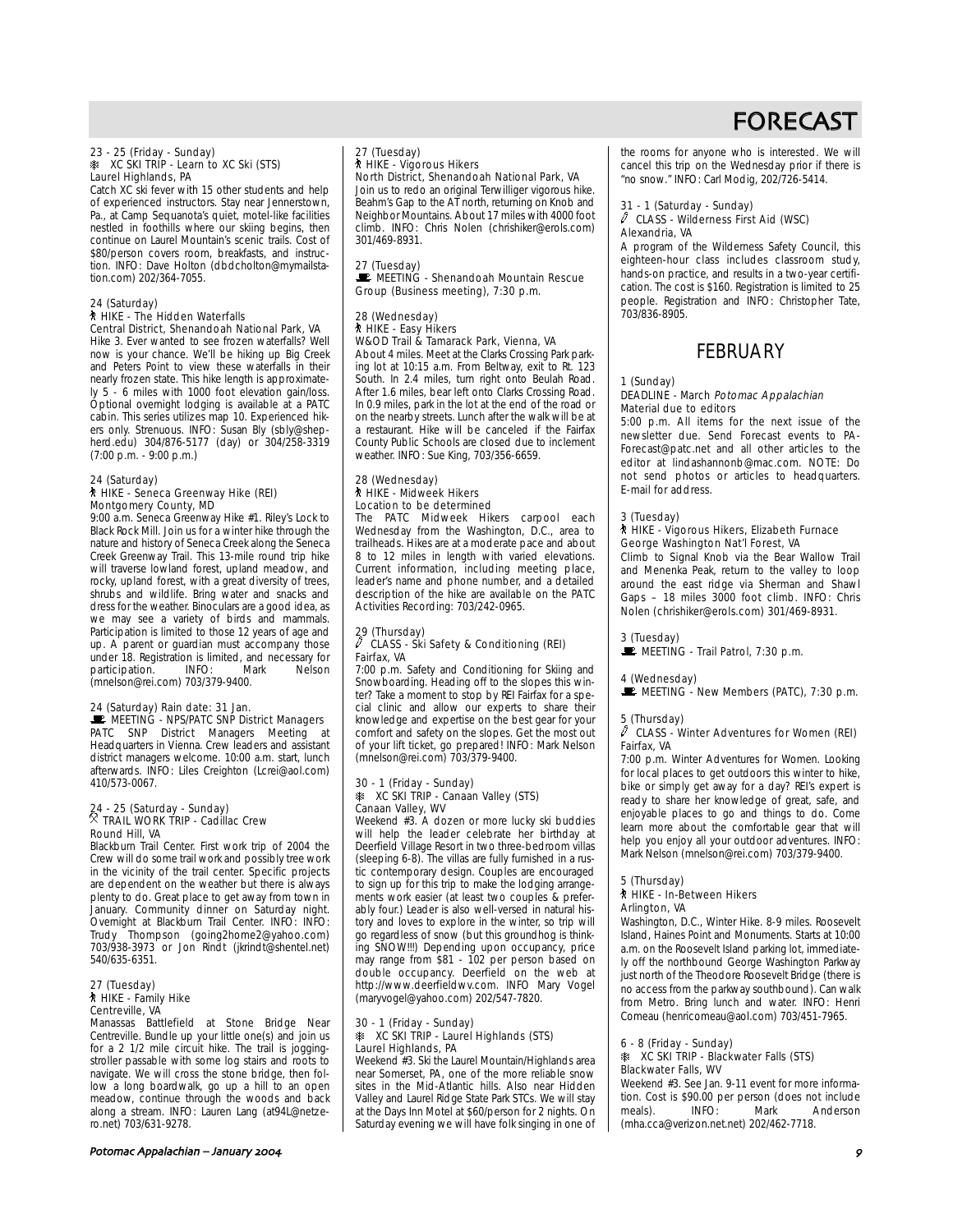# 6 - 8 (Friday - Sunday) A XC SKI TRIP - Learn to XC Ski (STS) Laurel Highlands, PA

Catch XC ski fever with 12 other students and help of volunteer instructors. We stay in downtown Somerset at the Knights Inn motel in-between three skiing areas. Estimated cost of \$65/person covers lodging and instruction. INFO: Greg Westernik (westernik@earthlink.net) 703/866-4098.

# 7 (Saturday) . TRAIL WORK TRIP - Yankee Clippers

### Caledonia State Park, PA

Meet at US 30 and PA 233 at the parking lot of Caledonia State Park. Departure 9:00 a.m. sharp.<br>INFO: Pete Brown (peter.brown4@ (peter.brown4@ worldnet.att.net) 410/343-1140.

# 7 - 8 (Saturday - Sunday) a CLASS - Backpacking (REI) Bailey's Crossroads, VA

Saturday 10:30 a.m. - 6:30 p.m. Sunday 11:30 a.m. - 5:30 p.m. Our comprehensive two-day class teaches essential and advanced skills, proper gear use, selection and maintenance, and outdoor ethics. The instructor, Ted Fryberger, brings more than 30 years' experience, backpacking all over North America. The class includes an 80-page text, course materials, and two days of intensive lecture, discussion and demonstration. The class fee is \$75. INFO: Mark Nelson (mnelson@rei.com) 703/379-9400.

# 7 - 8 (Saturday - Sunday) a CLASS - Wilderness First Aid (WSC) Charlottesville, VA

A program of the Wilderness Safety Council, this eighteen-hour class includes classroom study, hands-on practice, and results in a two-year certification. The cost is \$160. Registration is limited to 25 people. Registration and INFO: (http://wfa.net) or Christopher Tate, 703/836-8905.

#### 10 (Tuesday) ` HIKE - Strong Hikers Centreville, VA

Bull Run Trail southeast of Centreville. Fast paced hike of 19 miles along Bull Run from Fountainhead Park to Bull Run Park on a hilly trail. This is a joint hike with the Sierra Club. INFO: Cliff Noyes (cliff.noyes@juno.com) 703/451-5181.

#### 10 (Tuesday)

MEETING - PATC Council, 7:00 p.m.

#### 11 (Wednesday) a CLASS - Winter Ultralight Backpacking (REI) Bailey's Crossroads, VA

7:30 p.m. Think about ultralight backpacking? Go light in winter! It's true, more gear is essential to stay warm and sheltered, but good planning and gear selection can substantially reduce your load. And reducing your load can not only mean more fun, but an increase in safety and a decrease in fatigue as well. REI's resident AT thru-hiker, Brian Chenoweth, will share his experience gained from long distance ultralight hiking, and discuss and demonstrate ways and means to reduce the load and increase the fun. INFO: Mark Nelson (mnelson@rei.com) 703/379-9400.

#### 11 (Wednesday)

**WE MEETING - Mountaineering Section, 8:00** p.m.

### 11 (Wednesday)

MEETING - West Virginia Chapter, 7:00 p.m. Highacre House, Harpers Ferry, WV

#### 13 - 16 (Friday - Monday)  $\ast$  XC SKI & DANCE TRIP - (STS) Laurel Highlands, PA

(President's Weekend) The 20th annual Ski-Dance weekend continues by popular demand. Crosscountry ski during the day and contra dance during the evening. Live music by Dave Weisler and The Avant Gardeners. Dances called by Ron Buchanan. Costs are \$5 for infants - 2 years; \$68 for children 3 - 13 years; \$150 for adult members of the STS; and \$165 for all others (includes dancing, ski instruction, three nights lodging, and eight meals). Registration and INFO: (www.skidance.com) or Eliot Applestein (eliotapplestein@verizon.net) 301/984-6855.

#### 13 - 16 (Friday - Monday) A XC SKI TRIP - President's Weekend (STS) Canaan Valley, WV

Weekend #4. This trip will expose a new lodging option to STSers at the Highland Inn & Spa www.highlandscenetours.com in the "heart" of Canaan Valley. Novice skiers can travel both the scenic trails in Canaan Valley State Park and the rolling hillsides in White Grass. Experienced skiers can explore to their heart's content the challenging trails deeper and higher at White Grass and Dolly Sods. Bring acoustic musical instruments for a Saturday evening jam session. Estimated cost is \$165/person for a 3-night stay. INFO: Jim Tomlin (jtomlin@helix.nih.gov) work 301/402-4153 (M-F, 7:30 a.m.-4:00 p.m.) home 301/774-1228 (before 9:30 p.m.)

# 13 - 16 (Friday - Monday) A XC SKI TRIP - Tug Hill Region (STS) Pulaski, NY

Mini-Week #3, (President's Weekend). Join our group of intermediate-skilled + XC skiers as we enjoy the expected heavy lake-effect snowfall prevalent in this area. We stay at the 1880 Lodge in Pulaski (close to Lake Ontario) in two person rooms with breakfast included. Suppers may be arranged at the Lodge for an additional fee, or we can eat out at local restaurants. Options include skiing at any one of several local areas. Estimated cost \$140/person for a 3-night stay. INFO: Erma Cameron, 703/273-4578.

# 14 (Saturday) ` HIKE - Snowshoe Excursion Canaan Mountain, WV

Love the great outdoors and want to spend some quality time in it? Then join other like-minded individuals as we snowshoe across the top of Canaan Mountain and fall in love with snow all over again. Warm-up hot chocolate afterwards at the Blackwater Falls Lodge. If no snow is available, we will hike on Canaan Mountain. Snowshoe rentals are available at Whitegrass X-Country ski center at reasonable rates. INFO: Susan Bly (sbly@shepherd.edu) 304/876-5177 (day) or 304/258-3319 (7:00 p.m. - 9:00 p.m.)

# 15 (Sunday)<br>┆ HIKE - Catoctin Mountain Park Thurmont, MD

Hike to Wolf, Chimney and Cat Rocks. This is an easy to moderate 10.6 mile loop hike which will afford several viewpoints and a waterfall as well. The total elevation gain is about 1700 feet. Come and enjoy the winter vistas. Contact: Vince Ferrari (ferrari3@ix.netcom.com) 301/249-2210.

#### 17 (Tuesday) ` HIKE - Vigorous Hikers Central District, Shenandoah National Park, VA

Climb the Hot-Short Mountain Trail to Hazel Mountain, loop around on Hannah Run to ascend Nicholson Hollow and Indian Run, ending on Robertson Mountain. 16 miles and 3500 foot climb. INFO: Chris Nolen (chrishiker@erols.com) 301/469-8931.

#### 20 - 22 (Friday - Sunday) **A XC SKI TRIP - Blackwater Falls (STS)** Blackwater Falls State Park, WV

Weekend #4. See event on Jan. 9-11 for more information. Cost is \$90.00 per person. INFO: Jim Tomlin (jtomlin@helix.nih.gov) 301/402-4153(w) (M-F, 7:30 a.m.-4:00 p.m.) 301/774-1228 (h) (before 9:30 p.m.).

#### 21 (Saturday) Rain date: 28 Feb.  $\blacksquare$  MEETING - Lee District FS/PATC GW/JNF

District Managers PATC SNP District Managers Meeting at Headquarters

in Vienna. Crew leaders and assistant district managers welcome. 10:00 a.m. start, lunch afterwards. INFO: Liles Creighton (Lcrei@aol.com) 410/573-0067.

# 21 (Saturday) . TRAIL WORK TRIP - Stonewall Brigade Great North Mountain, VA/WV

Meet at the "Y" intersection in Vances Cove (PATC Map F coordinates G6) at 9:00 am. This trip is subject to prevailing or forecast weather. INFO: Hop Long (theFSLongs@comcast.net) 301/942-6177 or Jim Tomlin (jtomlin@helix.nih.gov).

# 21 (Saturday) . TRAIL WORK TRIP - Yankee Clippers Tuscarora Trail, PA

INFO: Pete Brown (peter.brown4@worldnet.att.net) 410/343-1140.

# 24 (Tuesday)<br>┆ HIKE - Vigorous Hikers

North District, Shenandoah National Park, VA

From Thompson Hollow climb Overall Run, view the falls, continue to Mathew's Arm and Elkwallow, returning via Beecher Ridge, 19 miles and 3500 ft. INFO: Chris Nolen (chrishiker@erols.com) 301/469-8931.

### 24 (Tuesday)

**WEETING - Shenandoah Mountain Rescue** Group (Business meeting), 7:30 p.m.

# 25 (Wednesday) a CLASS - Women's Outdoor Hiking (REI) Bailey's Crossroads, VA

7:30 p.m. In order to have fun outdoors, you need to be comfortable. REI outdoorswoman, Lisa Rhys, will discuss good planning, appropriate, well fitted clothing and gear, and a few essential skills that go with the essential gear, commonly called "the<br>10 Essentials." INFO: Mark Nelson Essentials." (mnelson@rei.com) 703/379-9400.

#### 25 (Wednesday)

` HIKE - Easy Hikers Fort Hunt Park, VA

Let's offer a February 2004 tribute to our country's first leader by taking a 6-mile hike along the Potomac River to his home. Meet at 10:15 a.m. in the parking lot of Fort Hunt Park. Take George Washington Parkway south to Fort Hunt Park entrance. Turn right into the park. Lunch will be in the fast food court at the Mount .<br>Vernon Inn. Group will return to starting point after<br>Iunch. No pets! INFO: Jim Flanigan lunch. No pets! INFO: Jim (jflanigan@aol.com) 202/554-3775.

# 27 - 29 (Friday - Sunday) A XC SKI TRIP - Blackwater Falls (STS) Blackwater Falls State Park, WV

Weekend #5. See Jan. 9-11 event for more information. Cost is \$90.00 per person. INFO: Larry Doff (ldoff@juno.com) 703/615-3195.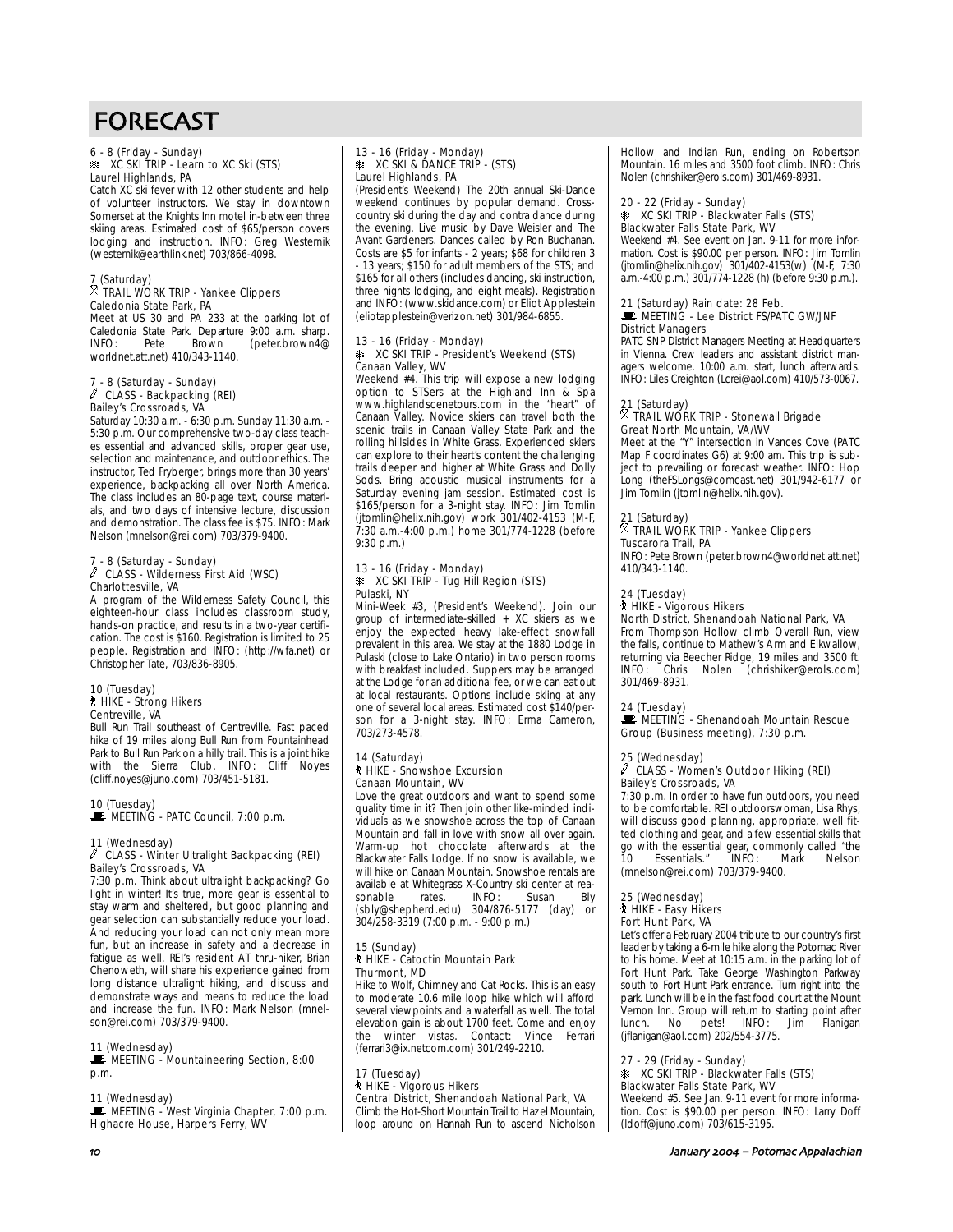# 27 - 29 (Friday - Sunday) A XC SKI TRIP - Monongahela Nat'l Forest (STS) Canaan Valley/Harman, WV

Mountain Retreat Lodge (www.neumedia.com/ ~lmlind/lodge.html) is surrounded by the Monongahela National Forest, is located near the small town of Harman, and borders the Dry Fork River. Ski at White Grass, Canaan Valley State Park, and other trails in the Monongahela National Forest. Bring acoustic musical instruments for a Saturday evening jam session. Cost: Trip cost per person: \$42 member and \$52 non-members (includes two nights). INFO: Jim Tomlin (jtomlin@helix.nih.gov) work 301/402-4153 (M-F, 7:30 a.m.-4:00 p.m.) home 301/774-1228 (before 9:30 p.m.).

#### 28 (Saturday)  $\sqrt{C}$  CLASS - Climbing Basics (REI) Fairfax, VA

1:00 p.m. Winter got you down? Well things are looking up at REI Fairfax. Come learn about climbing from our experts and challenge yourself on our impressive rock pinnacle. You'll learn about the latest gear and how to use it properly and safely. In addition you'll have a chance to try out your rock climbing skills and improve your technique. So come hang-out at REI Fairfax and we'll get you looking up too! INFO: Mark Nelson (mnelson@rei.com) 703/379-9400.

# FORECAST

#### 28 (Saturday) ` HIKE - Hidden Waterfalls Series Central District, Shenandoah National Park, VA

This hike will focus on the falls of a branch of Hughes River. While we are at it, we will bag Pinnacle Peak on Thorofare Mountain by bushwhacking. This hike will be approximately 10 miles (2500 foot elevation gain) utilizing the Nicholson Hollow and Corbin Mountain trails in various segments. Optional overnight lodging is available at a PATC cabin. This series utilizes Map 10 in the Central District. Experienced hikers only. Strenuous. INFO: Susan Bly (sbly@shepherd.edu) 304/876-5177 (day) or 304/258-3319 (7:00 p.m. - 9:00 p.m.)

#### 28 - 29 (Saturday - Sunday)  $\overline{R}$  TRAIL WORK TRIP - Cadillac Crew Gainesboro, VA

**Lost Trails** and **Forgotten People** The Story of James Mountain

**Art Trees Princed** 

Shockeys Knob, near west of Winchester. Feeling like a bit of fresh air? Join the Cadillac Crew as we take a chance on the weather and locate the Brill OOTract boundary. Clearing winter damage from nearby sections of the Tuscarora Trail is also on the agenda. Community dinner on Saturday night. Overnight at Brill Cabin. INFO: Trudy Thompson (going2home2@yahoo.com) 703/938-3973 or Jon Rindt (jkrindt@shentel.net) 540/635-6351. ❏

# FEATURE FROM THE PATC STORE

# Lost Trails and Forgotten Peopl<sup>e</sup>

*Lost Trails and Forgotten People; The Story of Jones Mountain* is an historical book featuring one section of what now lies within Shenandoah National Park. If you have stayed at Jones Mountain Cabin you might be interested in reading about the history surrounding the origins of the area and the people who once inhabited it.

Author Tom Floyd was the supervisor of trails for PATC when he first had the idea to explore this historical area and write a feature

story. That idea eventually grew into this informative book. You can order for this book through our online store at www.patc.net, or you can call the PATC headquarters at 703/242-0693.

Illustrated with 77 historic photographs, 2 maps. 160 pp. List price is \$7.50 and members receive a 20 percent discount. Shipping and handling charge is \$2.00. ❏

*—Maureen Estes*



*Hiker's Notebook*

**Common Name:** Indian Pipe **Scientific Name:** Monotropa uniflora

**Other Names:** Corpse Plant, Convulsion Root, Fits Root

Indian pipe is a small herbal plant with a translucent stem covered with small scale-like leaves. It has a single nodding flower that is white when young, aging to pink and then black. The name presumably derives from the inverted pipe-like shape of the flower.

**Potpourri:** The Indian pipe is saprophytic, that is it derives its nutrients from dead or decaying material on the forest floor. It lacks the ability to make its own food as it has no chlorophyll.

The roots of the Indian pipe are a tangled mass intermingled with fungi in a symbiotic (mutually beneficial) relationship know as mychoriza (pronounced mikecorps-REE-za). The fungus synthesizes carbon containing materials from the soil which are passed along to the host plant.

The Indian pipe is a member of the order Ericales, which includes about 2700 different species. The most notable are the rhododendron, the azalea, the cranberry and the huckleberry. ❏

—William Needham Visit the Hiker's Notebook Web site at: mwrop.org/W\_Needham/h\_notebook.html.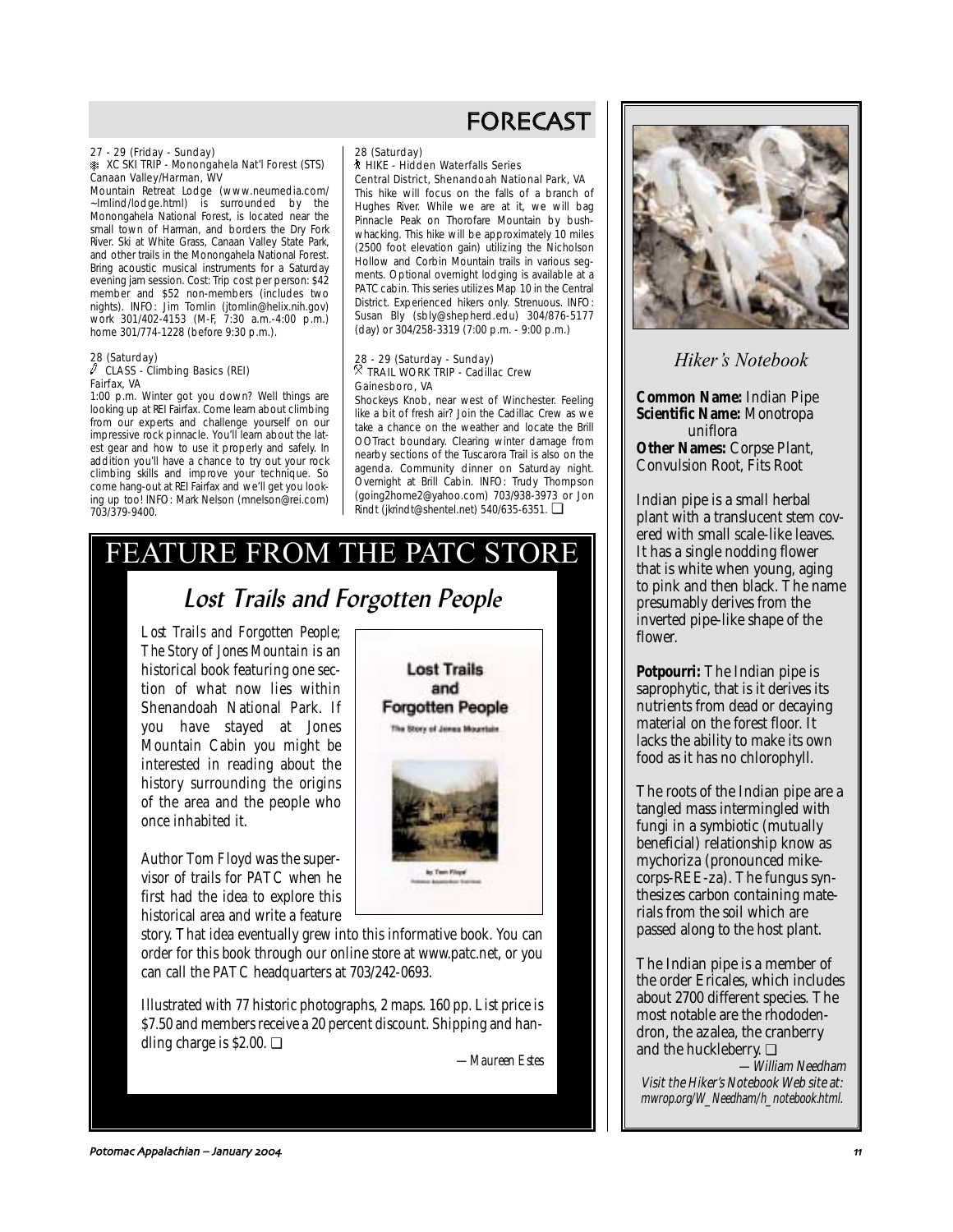# **NEW NOTICES**

VOLUNTEERS NEEDED to help pour paint for trails and corridor workers. Contact Heidi Forrest (hforrest@patc.net) 703/242-0315 x12.

VOLUNTEERS NEEDED to help mount tool rack in the HQ Tool Room. Contact Liles Creighton (lcrei@aol.com) 410/573-0067.

FOUND-LEKI WALKING STICK - November 11, 2003 at intersection of U.S. 17 and VA 688, near Sky Meadows State Park. Contact Richard Stromberg (arbiess@rmaonline.net) 540/631-0212.

FOUND ON NOVEMBER 14-15 worktrip at Hermitage Cabin: Large jacket, T-shirt, and ditty bag. Contact Bob Oliver, 301/474-6548.

STEPLADDER NEEDED. A new or used 5' - 6', safe and servicable stepladder is needed for the Vining Cabin (see article on page 1). If you have a ladder you will donate to the club, please contact Hugh Robinson, 703/525-8726 to arrange delivery. Thanks.

# **HIKING PARTNERS**

HIKER WANTED for May 2004 day-hike in the Grand Canyon - from North Rim to South Rim. I have hiked solo in the Canyon for several years including day hikes from South Rim to Phantom Ranch and back. If interested, I can provide more info. Please contact Rama at 301/365-7326.

# **EQUIPMENT NEEDED**

LAWNMOWER NEEDED. Conley cabin's old mower has cut its last swath. If you have a reliable gas powered lawn mower, with a frame no wider than 24 inches, that is excess to your needs that you would be willling to donate to PATC, please contact Hugh Robinson, 703/525-8726.

# **FOR SALE**

SLEEPING BAGS, Mummy Style, Army surplus, Khaki color, 40% down, 60% feathers. 6 pounds. Excellent for very cold weather camping. Can be nested one inside another for extremely cold weather. \$40 each. Carl Quitmeyer, 703/978-4840.

# **HELP WANTED**

**C&O CANAL NATIONAL HISTORICAL PARK** is seeking volunteers for the Williamsport Visitor Center. This is an opportunity to share your knowledge and enthusiasm for trails and the towpath, and to meet and greet visitors to the towpath. The positions involve staffing the visitor center and bookstore, and can include informal interpretation. We are looking for people who can volunteer as part of a regular schedule, even if it is only for half a day a week. Please call Gloria Updyke. 301/582-0813 or email Gloria\_Updyke@nps.gov.

CALLING ALL LAWYERS, ACCOUNTANTS AND TAX ATTORNEYS. Want to give something of value to the Club, but don't want to swing a Pulaski? Virginia has enacted a new law that permits donors of conservation easements to sell the tax credit and reap a substantial cash infusion. PATC owns property in Virginia that would be eligible for such a rebate. The Club needs you to help write the proposals that would help the Club save thousands of dollars. Contact: Phil Paschall (bettycox@ erols.com), or phone 540/882-3027. But hurry – before the State changes its mind.

# NOTICES

# VOLUNTEER OPPORTUNITIES

SALES COMMITTEE VACANCY: A person with experience in Sales and Marketing is sought to serve as chairman of the Sales Committee that oversees the pricing of products and services including maps, publications, resale items, and cabin rentals, and, in collaboration with other appropriate committees, recommends cost-effective changes in procedures. Interested people should send a resume to Wilson Riley,<br>Director of Administration at of Administration, wriley@patc.net or fax it to 703/242-0968.

FURNITURE UPHOLSTERER NEEDED: Looking for an individual who can reupholster the settee and four chairs that belonged to Katherine Fulkerson (PATC's General Secretary in the 1930's and donor of Highacre). The furniture pieces are a wonderful addition to the setting of Highacre, but are in major disrepair. If interested, call Pat Fankhauser 703/242-0693, Ext. 17 or email pfankhauser@patc.net.

DAYTIME AND EVENING CABIN RESERVATIONISTS NEEDED: Openings are available to any individual who has a pretty good attention to details, can work independently, and work under pressure some seasons of the year. Daytime volunteers are needed on Thursday afternoon between 12 noon and 2 p.m. Evening volunteers are needed to take one or two nights per month. We Need You Now! Call Pat Fankhauser for interview at 703/242-0693 or e-mail, pfankhauser@patc.net.



# NOT INTERESTED IN WORKING IN THE GREAT OUTDOORS?

It takes a lot more than trail workers to keep the club going! INFO: Wilson Riley, Wriley@patc.net or 703/242-0693, ext.11.

SALES OFFICE NEEDS VOLUNTEERS please contact the Sales Coordinator, .<br>Maureen Estes, by either calling headquarters at 703/242-0693, ext. 19, or by e-mail at mestes@ patc.net.

NEEDED: PEOPLE to help plan and conduct our club events. If you are willing, please contact Susan Nelson, Supervisor of Membership (snelson@patc.net) 703/243-7867, or Pat Fankhauser at Club headquarters - 703/242- 0693, Ext. 17, pfankhauser@patc.net.

## **DONATIONS WANTED**

LAPTOP AND COMPUTER PROJECTOR NEEDED: PATC HQ needs a laptop computer and computer projector for presentations at conferences, meetings, and community gatherings. Projection at 1024 X 768 desired. If you work for a corporation which might make such a donation, contact Wilson Riley (wriley@patc.net).

# **CONSERVATION OPPORTUNITIES**

DO YOU WANT TO BE A LANDOWNER along the AT? And have a home in the woods! Are you in a position to become a Conservation Buyer through the Appalachian Trail Conference Land Trust? Our program matches conservation buyers – people like you – with people who are selling land along the AT. You locate your home or cabin out of sight from the Trail. All we ask is that you donate a conservation easement on the rest of the property. A conservation easement "runs with the land;" that is, no present or future owner can develop it! AND, because an easement is an irrevocable gift of a property right, you get a nice income tax deduction equal to the value of the easement. Contact Bob Williams, Director of Land Trust Programs, at bwilliams@appalachiantrail.org, or at 304/535-6331, or write to P.O. Box 807, Harpers Ferry, WV 25425.

# **TRAIL OVERSEER OPPORTUNITIES**

PATC OVERSEERS GET DISCOUNTS from the following merchants who support our volunteer programs: Blue Ridge Mountain Sports (Charlottesville, Tidewater) – 20%, Hudson Trail Outfitters (Metro DC) – 15%, The Trail House (Frederick, Md.) – 15%, Casual Adventures (Arlington, Va.) – 10%, Campmor (mail order via PATC HQ) – 10%, and Weasel Creek Outfitters in Front Royal – 10%. Check the back page of the PA for the latest trail, cabin, and shelter Overseer opportunities. All PATC members receive a 10% discount from Blue Ridge Mountain Sports. Be sure to have your membership ID or Overseer ID ready when you shop.

Notices are published free of charge for PATC members only. PATC cannot vouch for any of the advertised items. No commercial advertisement or personal notices unrelated to hiking will be accepted. Deadline for inclusion is the first day of the month preceding issuance of the newsletter. Notices will be run for 3 months, at the discretion of the editor, unless we are otherwise advised. ❏

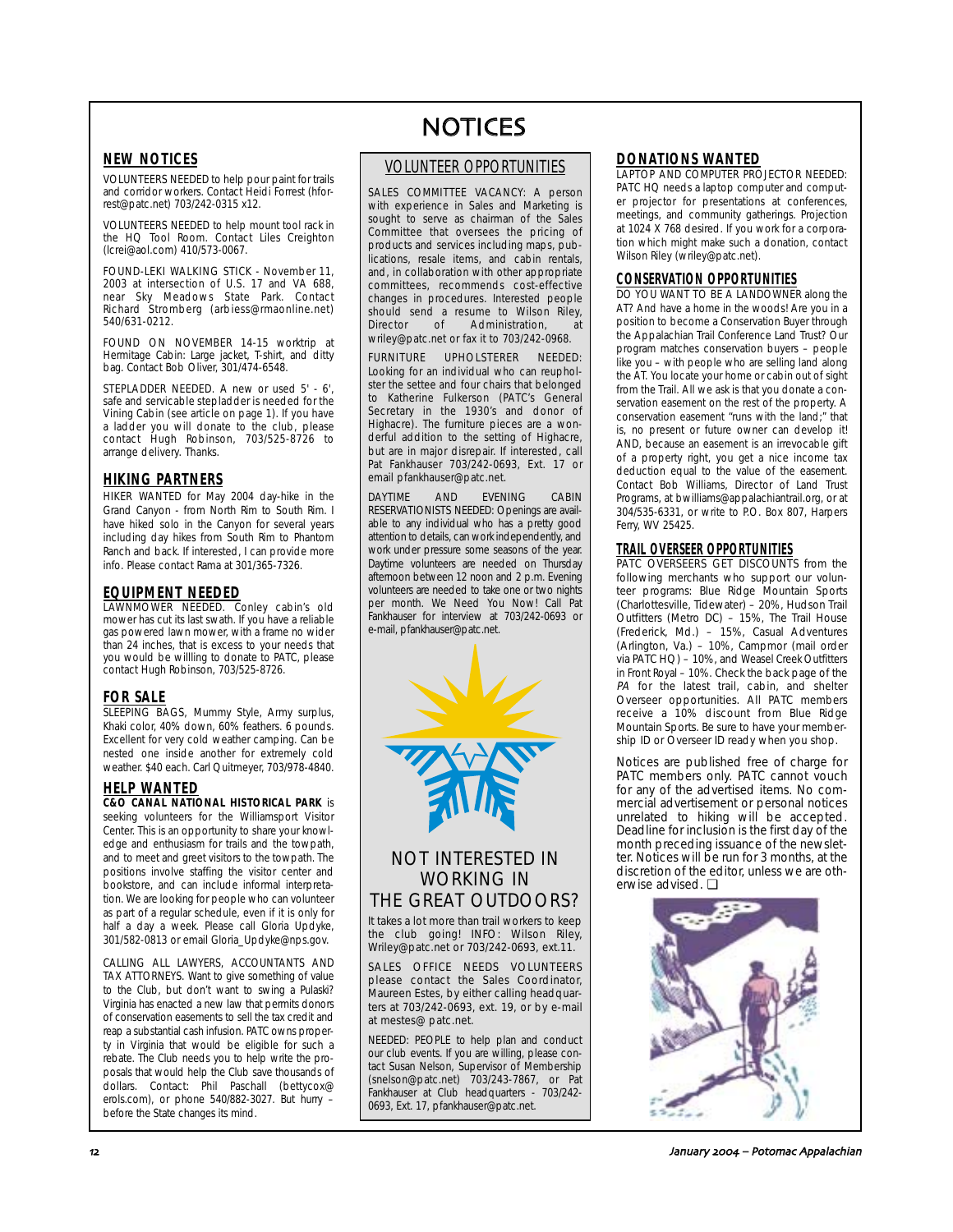# **Trailhead**

**PATC** trail overseers, if you are feeling the need to shed a few calories from the holiday feasts or are starting to feel the first pangs of cabin fever, there is no better way to deal with this than to get out and hike your trail section on the next nice weekend when the trail is relatively clear of snow. We are not in the weather-forecasting business, so we are not sure when this might be. Some of us can remember working on the ridgetop trails in shirtsleeves in January, but we don't know yet if it is going to be that kind of year.

One thing that we do know is that we have had high winds with trees down throughout PATC-land post-Isabel, so it is still worth checking the trails before we get into the 2004 hiking season. Let your district manager know if you find problems that you think are bigger than what you can deal with yourself.

# **Isabel and Aftermath**

Damage from Hurricane Isabel and other storms has yet to be fully revealed. Trees were down on our trails all over, but the damage seemed to be worse in the east and less in the west.

Frank Haas reported that the battlefield parks were shut down and that trees were piled high. NPS brought in seven felling crews to clear the mess. Bruce Glendening reported that many very large trees are down on the Potomac Heritage Trail. Rangers closed the trail for safety to all and sundry, including PATC, and brought in clearing crews. Dave Fellers reported that he and his folks were clearing the Bull-Run Occoquan Trail. Damage on Maryland Metro trails is spotty. Work trips are clearing trees.

The AT and side trails in Virginia and Maryland, were hit hard with hundreds, if not thousands, of trees to clear. PATC turned out lots of volunteers to clean up the mess, although work continues. We don't have the names of all who helped clear trails and apologize to those not on the list. But well done and a mention in dispatches to the following: Pete Gatje, Kerry Snow, Dennis DeSilvey, Dan Dueweke, Steve Paull, John McCrea, Dick Dugan, George Walters, Bernie Stalmann, Lloyd Parriott, Chris Brunton, Rick Cantor, Jon and Katherine Rindt, Madison Brown, Tom Brown, Larry Baldwin, Rhett Orndorff, John Ruppe, Jack Turnbull, Joe Longton, Carol Tolbert, Keith Denson, Aksel and Melanie Falk, S.V. Dove, Terry and Elizabeth Allen, John Hedrick, Mark Holland, Charles Hillen, Hal Hallet, Mike Fleming, Harry Glenn, Cathie Cummins, Ron Kutz, Stephanie Fills, Mark Hall, Leonard Keifer, Maureen Harris, Mike Ritoli, Kevin Kraditor, Sheri Fickel, Jim Finucane, Kisun Han, Ray Galles, Georgeanne Smale, Loui Skenderis, Bob Clark, Mike Reese, Frank Burke, John Shoemaker, George Ivey, Dan Nebhut, Wayne Limberg, and Ralph Heimlich.

Thanks also to our trail partners in the SNP, for example, C.T Campbell, Don Harvey, and Shawn Green, who led crews and worked just as hard as, if not harder than, our folks.

Work reports show that trees are continuing to come down, albeit at a slower rate. A few reports indicate work on tread repairs, with no blowdowns – progress at last.

# **Tool Talk**

Most of the club's chainsaws are Stihl 025 and 026 saws. We have learned that the guide bars for 025 and 026 saws are NOT interchangeable even though they are the same length. We learned this when saws went in for repairs. Please ensure that the correct bars and chains are used for these saws.

Most, but not all, inventories of tools have been turned in to the supervisor of trails. When you have the time, please visit tool caches and inventory the tools.

# **Trails 2004 Activity Schedule**

The following dates in 2004 are items of interest to the trail community:

# **January**

24 (Sat.) – NPS/PATC SNP district managers meeting, 10:00 a.m. Vienna (rain date, Jan. 31). Crew leaders and assistant district managers are also invited.

# **February**

21 (Sat.) – Lee District Forest Service (FS)/PATC GWJNF district managers (DM) meeting, 10:00 a.m. Vienna (rain date, Feb. 28). Crew leaders and assistant district managers are also invited.

# **March**

24 (Wed.) – PATC district managers meeting, 6:30 p.m. Vienna (food at 6 p.m.). Crew leaders and assistant DMs also invited.

# **April**

24/25 – SNP Chainsaw certification class, Pinnacles Ranger Station.

# **May**

3-7 – SNP South District Crew week #1. 11-14 – SNP Central District Crew week #1,

Crew Leader Dan Dueweke. 17-21 – SNP North District Crew week #1.

# **June**

5/6 – SNP Central District Trails Workshop.

6-11 – Massarock Crew week.

13-18 – Massarock Crew week.

# **August**

16-20 – SNP South District Crew week #2.

- 23-27 SNP Central District Crew week #2.
- 30-3 Sep. SNP North District Crew week #2, Crew Leader Dick Dugan.

# **September**

- 11/12 SNP North District Trails Workshop.
- 12-17 Massarock Crew week.
- 19-24 Massarock Crew week.
- 30 (Thu.) PATC district managers meeting, 6:30 p.m., Vienna.

A chainsaw class has been requested from ATC-mid-Atlantic for spring. It will be somewhere in the Maryland area, no date set yet. A crosscut saw class will also be scheduled when a time and place can be arranged.

Forms for signing up for crew weeks and workshops will be available on the Web soon. Additional crew leaders are needed for the weeklong crews. If interested, please volunteer by e-mail to Supervisor of Trails (SOT): Lcrei@AOL.com.

# **Chainsaw/Crosscut Saw Certification**

A subject of interest to us all. Currently SNP, FS Lee District, and ATC will conduct chainsaw classes for certification. How recertification will be done is up in the air. How, or if, instructors will be trained is unknown. How crosscut certification will be given is unknown. ATC signed an agreement with FS and NPS but there is no clear implementation plan. According to Bob Proudman on ATC staff, it may take six months to two years to figure out what to do. For now, certification remains in effect even if out of date (for sure we have lots of experienced people). We will teach our own crosscut saw classes and ask SNP what course of action they want to fol-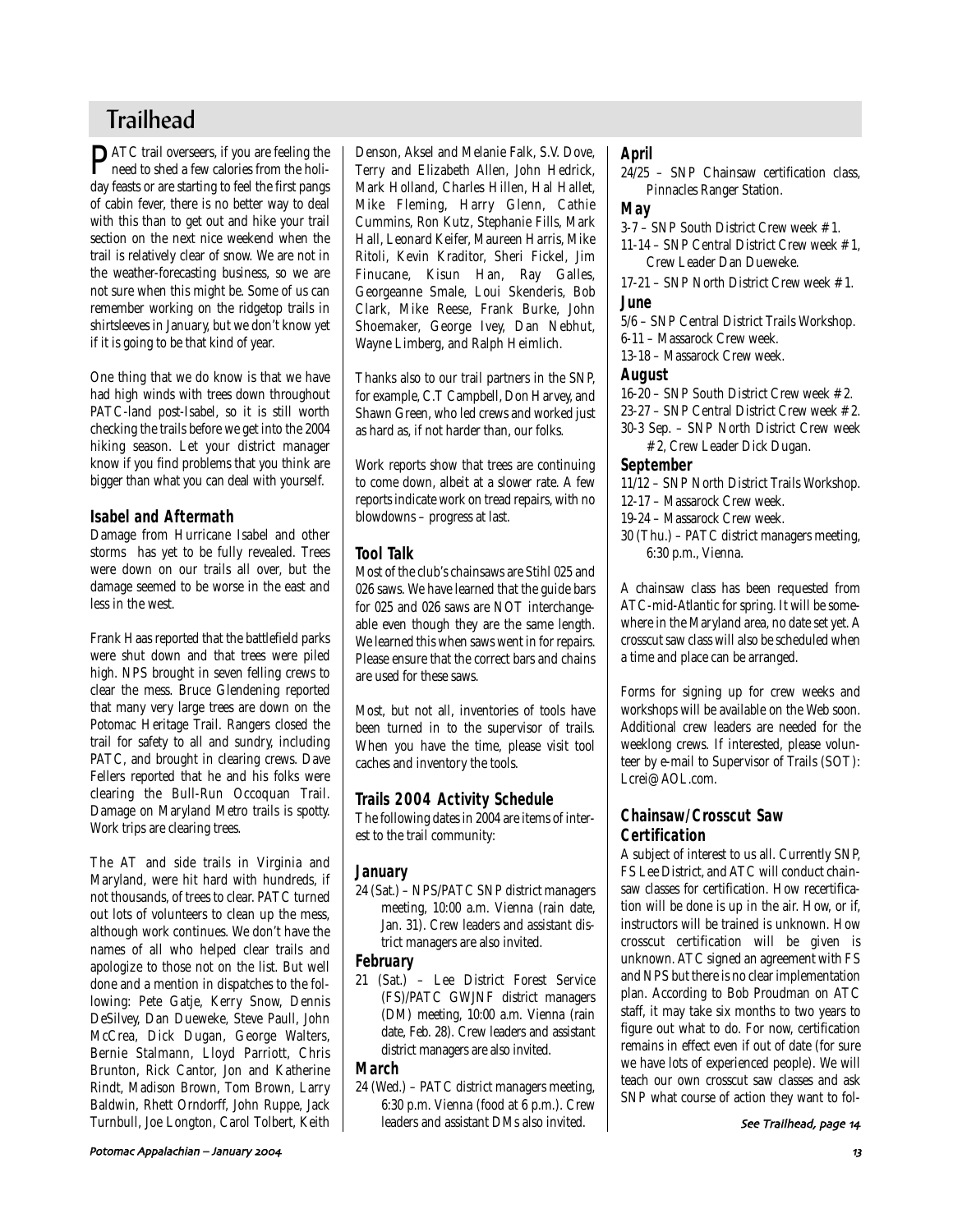

After a long day of trail work, the North District Hoodlums celebrate their annual Octoberfest work trip in grand fashion at Range View Cabin in SNP

### Trailhead, from page 13

low for certification. We will follow the adopted curricula for chainsaw training for new saw operators. We will negotiate with SNP and Lee Ranger District on how they want to handle recertification. On lands outside the agreement, we will decide for ourselves.

The ATC Board of Managers adopted a chainsaw and crosscut saw policy in late November. As this goes to press, we haven't received a copy of the revised policy. But, Bob Proudman said changes we requested were accepted. We will provide additional information when it becomes available. As of now, boots can be 6" leather hiking boots except in FS lands where 8" boots have been and continue to be required. First Aid (Wilderness) and CPR training is encouraged but not mandatory. Chaps can be any that are certified by Underwriters Lab, not FS standard. But, we would encourage anyone buying chaps for themselves to do so through the club, ATC, or the General Services Administration. The difference between the FS standard and the Underwriters Lab is that FS research considers chainsaw speed. The government-specified chaps will handle faster chain speeds than older chaps, and saws are getting faster. For now it is sawyer's choice, not mandatory. More later. – *SOT* 

# **Octoberfest**

The North District Hoodlums' annual Octoberfest worktrip usually takes place under the spectacular changing colors of SNP but this year, instead of fall foliage, we encountered fallen foliage – blowdowns from Isabel, that is. Certified sawyers and trail crews fanned out to open up the remaining AT and blue-blazed trail sections in the North District that had not been cleared. John McCrea, Dick Dugan, and Bernie Stalmann came up in mid-week to tackle much of the work, and the Hoodlums finished it off in the north section of the park.

After work, the crews regrouped at Range View Cabin, and although no German Frauleins in lederhosen showed up as had been promised, good spirits nevertheless overflowed at the Hoodlums' Octoberfest feast mit biergarten. Ranger Todd and his lady joined us as special guests, and a good time was enjoyed by all!

# **Some Trails Were Worse**

Fork Mountain Trail may be Isabel's trail of infamy in SNP North District. It is only 1.3 miles in length but had 64 blowdowns. Thanks to Bernie Stalmann and John Shoemaker and two trips to this remote trail, it finally has been cleared.

# **Give Back**

The Wanderbirds Hiking Club members, inspired and led by Wanderbird and PATC overseer Carol Saah, have decided that they will "give back" with a monthly trail-maintenance hike. Their first outing was in November, and together with District Manager/sawyer Rick Rhoades they cleared three miles of blowdowns left by Hurricane Isabel from Three Top Mountain in the Massanutten region. A great day's work it was!

### **Future Crew?**

At the invitation of teacher Richard Shockey, Rick Rhoades spoke to the Hiking Club of Central High School in Woodstock, Va. He talked about hiking in general, that is, Leave No Trace and safety, as well as about the opportunities in PATC. They are just forming the hiking club and are looking for interesting activities. A work trip is in their future!

# **Clearing Continues**

District Managers Ed Brimberg and Rick Rhoades and overseers continue to work closely with the Forest Service and other user organizations (horseback riders, bikers, hikers) to clear Isabel blowdowns on Massanutten and Great North Mountains. The most-used trails are all open, and all trails should be clear by the end of the year.

# **Coming Up For Air on the PHT**

After Isabel, continuing record-breaking rains are keeping the Potomac River high, and parts of the Potomac Heritage Trail under water.

In November, a wistful group of eight overseers met for a 2004 strategy meeting at District Manger Bruce Glendening's house. Though 2003 was tough weather-wise, PHT's access trails on higher ground were vastly improved. Eagle Scout candidates are getting the word that PHT needs help and have accommodated three scout projects.

Supervisory Park Ranger Dana Dierkes and Potomac Conservancy staffer Matt Berres told the assembled group about a program to educate immigrant fishermen about the rules of the Potomac. Unfortunately, fish licensing is a sometimes confusing maze of Maryland, Virginia, and D.C. water rights. Through education we all hope litter can be decreased substantially.

Next year, since the weather is not likely to be worse, PHT should get badly needed rerouting from erosion caused by the continuing power of the Potomac.

# **Easy Street**

Chris Brunton reports the latest northbound section-hiker visited Blackburn Trail Center on Nov. 29. He is an outdoor writer and started his hike north on March 24 and has really been taking his time and enjoying the trail. His trail name is, appropriately, "Easy Street." He is getting off at Harpers Ferry and will come back next season to walk the second half.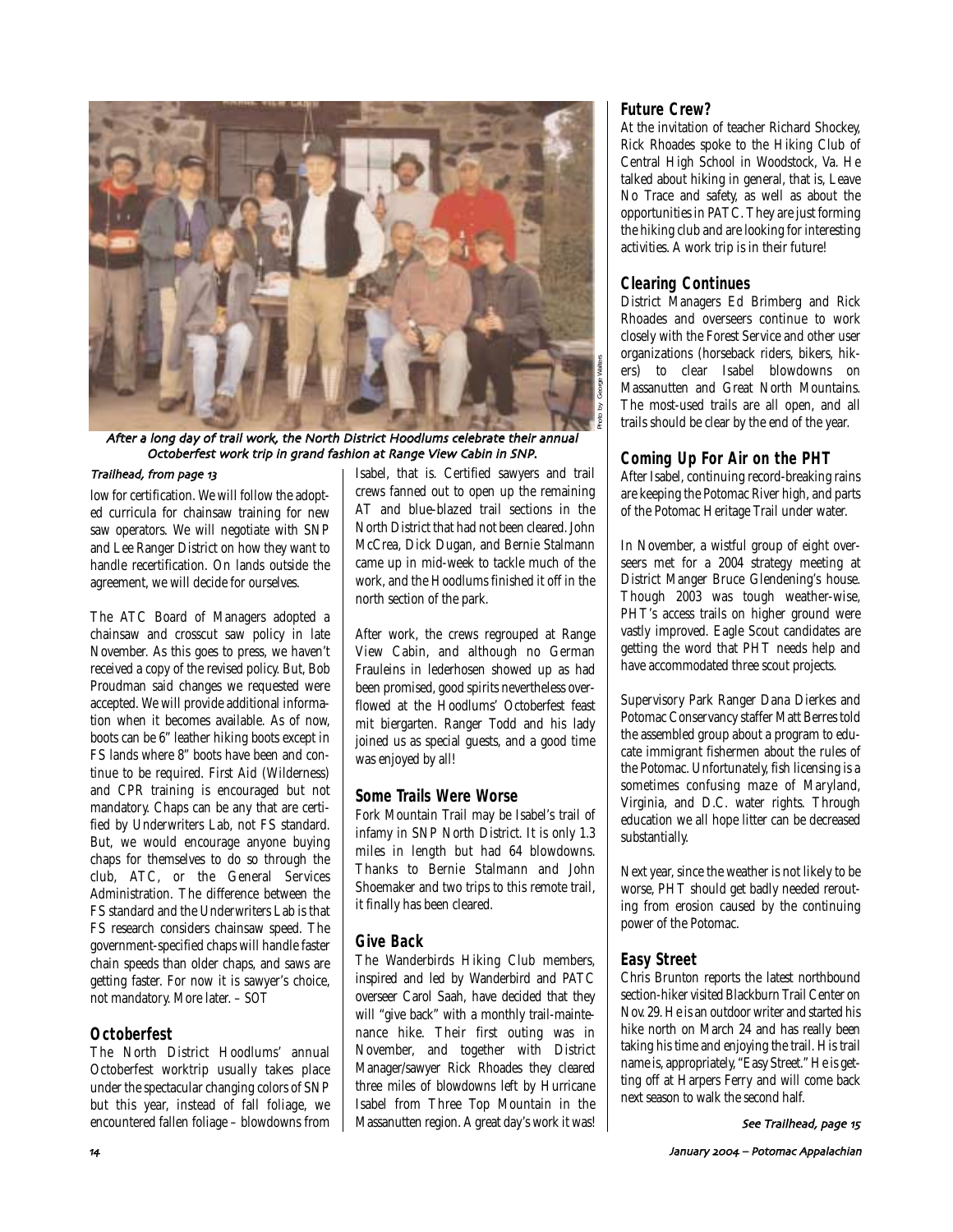# **B&W Crew Rocks the AT** Trailhead, from page 14

The B&W Crew's last outing of the year was dedicated to repairing a washed-out crib wall on the AT just south of Crescent Rock Overlook. Taking advantage of a perfect fall day, the crew of S.V. Dove, Dan Dueweke, Mike Fleming, John Hebbe, Mark Holland, Julie Morin, and Patrick Wilson hauled a veritable tool room of hoist and rock gear to the worksite and commenced to quarry and set the big stones. Under the careful eye of stonemason Mike Fleming, the proper pitch and set of the wall began to take shape. What had first appeared to be an easy site for gathering rocks soon turned into a boulder hunt as the best and easiest-to-reach stones were put in place. Making a highline with a Griphoist cable extended the crew's reach, though Mr. Dove insisted on carrying his rocks to the worksite. By quittin' time the wall had reached AT level and was outslope-graded to improve drainage (*see below*). A good day's work done, the crew retired to a local tavern for pizza and re-hydration, where they were joined by wood sprites Steve Paull and Nathan Reigner, who had been playing in the sawdust of Isabel all day.

Please send any interesting tale, technical advice, individual or group accomplishments, and trail-maintenance questions to Trailhead, c/o Jon Rindt, 621 Skyline Forest Dr., Front Royal, VA 22630 or to jkrindt@shentel.net. ❏



The B&W Crew puts the final touches on the AT cribwall, south of Crescent Rock Overlook.

| Volunteers Appointed - November                                                                                            |                                                                                                                                                                                                                                   |  |  |
|----------------------------------------------------------------------------------------------------------------------------|-----------------------------------------------------------------------------------------------------------------------------------------------------------------------------------------------------------------------------------|--|--|
| <b>Shelter Overseers</b>                                                                                                   |                                                                                                                                                                                                                                   |  |  |
| Richard Marsalek<br>John Spies<br><b>Trail Overseers</b>                                                                   | Bearfence Hut<br>Pinnacles                                                                                                                                                                                                        |  |  |
| <b>Oliver Pierson</b><br>Ric Weyrick<br>William &<br>Rosemary Holland<br>Stephen Osbrach<br>Ken Williams<br>Debbie Shaffer | AT - Beagle Gap to McCormick Gap<br>AT - Denton Shelter to power line<br>AT - US 30/Caledonia to Halfway Point of<br>Rocky Mt.<br>Piney Ridge Trail (upper)<br>PHT – Windy run to Donaldson Run<br>BROT – Bull Run Park to Ordway |  |  |

# Book Review: **Sugarloaf**

Sugarloaf, The Mountain's History, Geology, and Natural Lore, *by Melanie Choukas-Bradley with illustrations by Tina Thieme Brown. Charlottesville: University of Virginia Press, 2003. 6x9", 112p, softcover, \$11.95.*

This book is a wonderful guide for dayhik-ers, naturalists, and people interested in history. It explains the forces of nature that resulted in the formation of Sugarloaf, the only mountain in the Maryland Piedmont, and explores the history of the mountain from the early American Indians through the incorporation of Stronghold to ensure the preservation of the mountain and its natural splendor for posterity.

Stronghold is the legacy of Gordon Strong and his wife Louise, who gradually bought 2,350 acres of the mountain a piece at a time, built a home, and enhanced the landscape with gardens, made a road to the summit with several scenic viewpoints on the way, and welcomed visitors to experience the beauty. The book contains maps to help you find your way to the park and to assist you in hiking the six blazed trails. It is small and light enough to easily carry on your hike and use to follow each trail and points of interest along the way. It also contains wonderful information on the plants and wildlife on Sugarloaf and describes what you will find when you visit during each season of the year. This book will definitely make you want to visit Sugarloaf and enhance your experience there. ❏

*—Katherine Rindt*

POTOMAC APPALACHIAN (UPS-440-280) ©2004, Potomac Appalachian Trail Club, Inc. Published monthly by the Potomac Appalachian Trail Club, 118 Park Street, S.E., Vienna, VA 22180. Periodical class postage paid at Vienna, VA. Postmaster: send address changes to: Potomac Appalachian Trail Club, 118 Park Street, S.E., Vienna, VA 22180 Subscription: (Free with PATC membership) \$6.00 annually; \$.70 single copies.